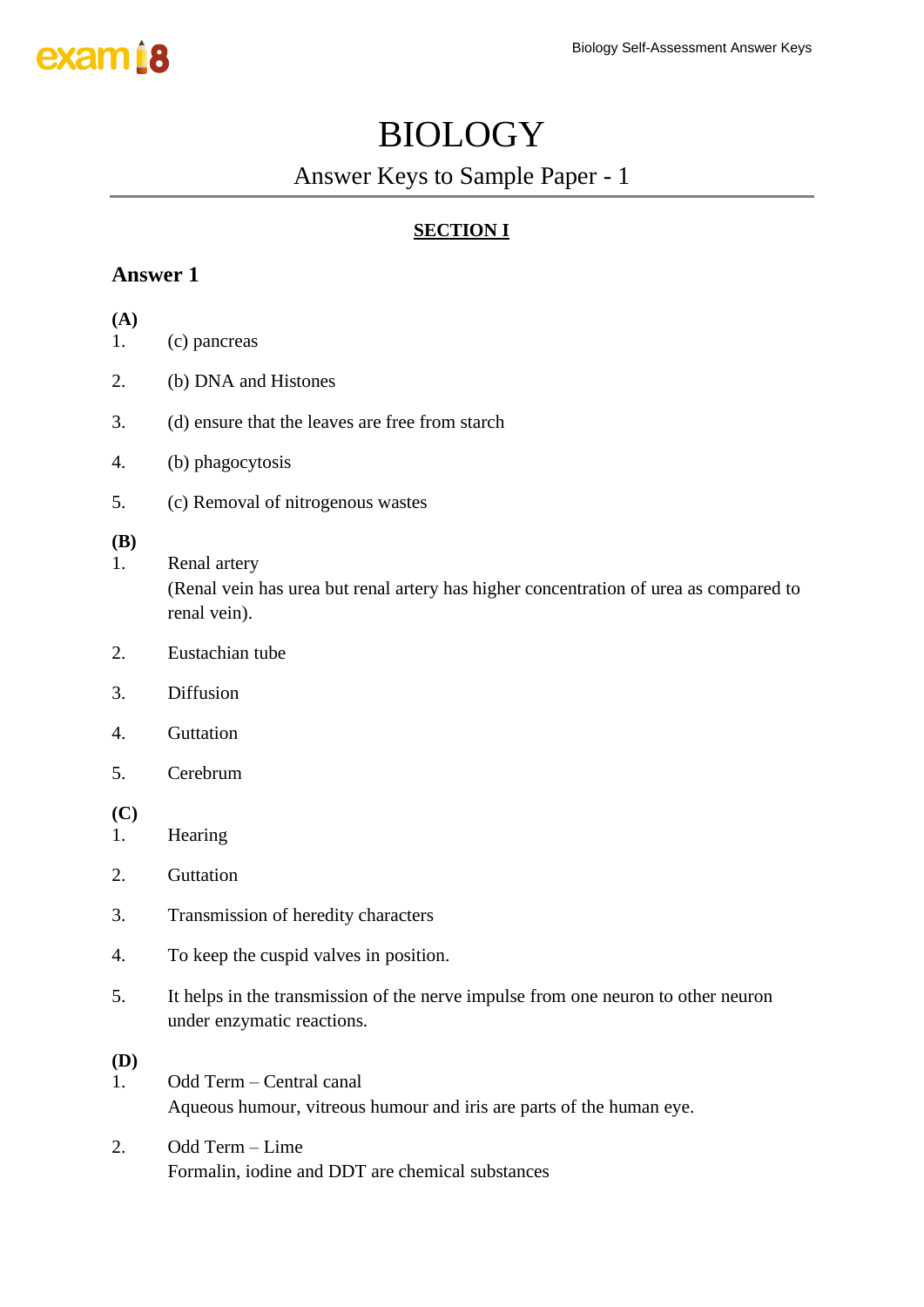

- 3. Odd Term ADH TSH, ACTH and FSH are secreted by the anterior pituitary gland.
- 4. Odd Term RNA Phosphate, sugar, and nitrogenous base form a molecule of nucleotide
- 5. Odd Term Bile Urea, uric acid and ammonia are nitrogenous waste substances

### **(E)**

- 1. It is a part of the peripheral nervous system. It consists of a pair of chains of nerves and ganglia on either side of the backbone. It controls the involuntary actions of the internal organs.
- 2. Chromatin is a complex combination of DNA and proteins. They condense to form chromosomes and are present in the nuclei of eukaryotic cells.
- 3. The various processes resulting in the circulation of carbon in different forms constitute the carbon cycle.
- 4. Phagocytosis is a process by which certain cells like WBCs engulf the damaged tissues, bacteria and germs and digests them.
- 5. It is a part of the nephron consisting of the Glomerulus and the Bowman's capsule.
- **(F)**
- 1. Chlorophyll is the green pigment present in cell organelles called chloroplasts. Chloroplasts are cell organelles, situated in the cytoplasm of plant cells. They are present mainly in the mesophyll cells and in the guard cells of stomata.
- 2. Dynamic balance is when the body is in motion whereas static balance is positional balance with respect to gravity.
- 3. Sensory nerve brings impulses from the receptors i.e., sense organs to the brain or spinal cord. Motor nerve carries impulse from the brain or spinal cord to effector organs such as muscles or glands.
- 4. Heart sound produced at the beginning of the ventricular systole is called Lubb and at the other end of ventricular systole is called Dubb.
- 5. Transpiration occurs from the aerial part of the plant. Guttation occurs at the tips of leaves.

### **(G)**

1. False. Ciliary muscles regulate the size of the lens.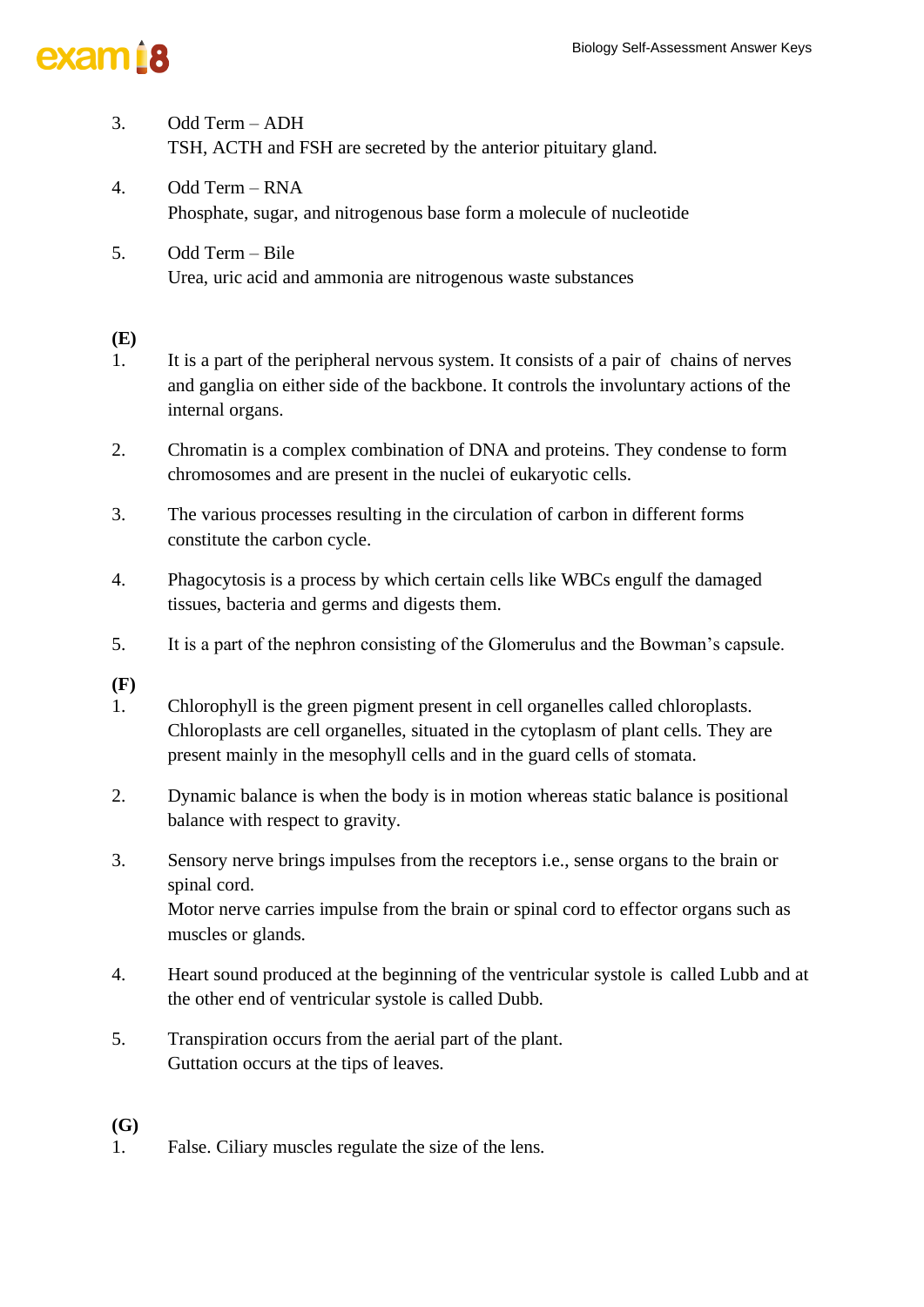## exam<sub>18</sub>

- 2. True.
- 3. True
- 4. False. The two different kinds of diabetes are diabetes insipidus caused due to insufficient secretion of vasopressin and the other is 'diabetes mellitus' caused due to hyposecretion of insulin but they cannot be described as mild and severe.
- 5. False. Respiration results in loss of dry weight of the plants

### **(H)**

- 1. There are more stomatal openings on the lower surface of a dorsiventral leaf. More the number of stomata, higher is the rate of transpiration. Hence more transpiration occurs from the lower surface.
- 2. Potato cubes contain excess of salts and sugars as compared to the water in which the cubes are placed. Hence, due to endosmosis, water from the surrounding enters the potato cubes making them firm and increasing their size.
- 3. Oxygen is released during photosynthesis. Some of this oxygen may be used in respiration in the leaf cells, but the major portion of it is not required and it diffuses out into the atmosphere through the stomata. However, in a sense, even this oxygen is not a waste because all organisms require it for their existence including the plants.
- 4. A chemical "heparin" which is a naturally occurring anticoagulant secreted by basophil cells. Heparin released in blood vessels prevents blood from clotting.
- 5. Metabolic activities of all living things produce waste materials. These substances, if accumulate in the body, become poisonous and destroy the vital organs. So, excretion is must.

### **SECTION B**

- **(a)** (i) It is a plant cell because cell wall is present, and centrioles are absent.
	- (ii) Metaphase. Chromosomes are thick and short and are present at equatorial plate.
	- (iii) 1. Mitosis 2. Meiosis
	- (iv) Prophase
	- (v)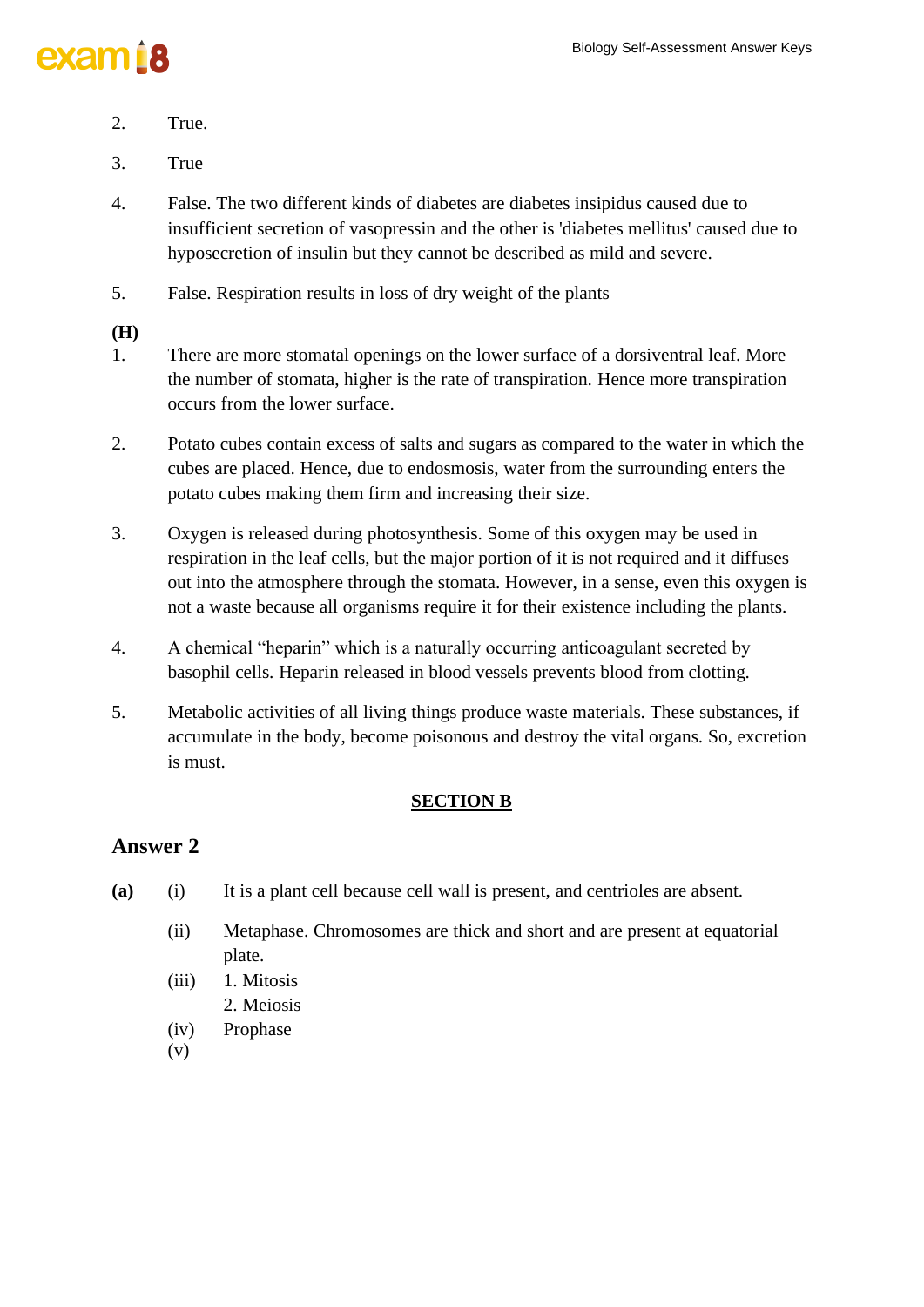# exam<sup>i8</sup>



**(b) (i)** (a) shrink (b) opposite

**(ii)**

| Sr.No. | <b>Camera</b>                 | Eye     |
|--------|-------------------------------|---------|
|        | Box                           | Sclera  |
| 2.     | Black inner paint             | Choroid |
| 3.     | Shutter                       | Eyelids |
| 4.     | Diaphragm                     | Iris    |
| 5.     | Light hole                    | Pupil   |
| 6.     | Light-sensitive plate or film | Retina  |

### **Answer 3**

| (a) |      | Osmosis is the process being studied through the given       |
|-----|------|--------------------------------------------------------------|
|     |      | experiment.                                                  |
|     | (11) | Osmosis is the movement of water molecule from its region of |
|     |      | lower concentration to its region of higher concentration    |
|     |      | through a semi-permeable membrane.                           |

- (iii) After about 10 minutes, the sugar solution in the thistle funnel will rise.
- (iv) Sugar solution is hypertonic in nature as it is more concentrated than water.
- (v) Cell sap of the root hair.

**(b)**

| <b>Column I</b>                       | <b>Column II</b>                                               |
|---------------------------------------|----------------------------------------------------------------|
| 1. Beta cells of islets of Langerhans | $(g)$ Insulin                                                  |
| 2. Thyroid                            | (c) Exophthalmic goitre                                        |
| 3. Cretinism                          | (h) Under secretion of thyroxine in a child                    |
| 4. Addison's disease                  | (b) Undersecretion of glucocorticoids                          |
| 5. Hypothyroidism                     | (e) Thyroxine                                                  |
| 6. Myxoedema                          | (a) condition due to under secretion of<br>thyroxine in adults |
| 7. Adrenaline                         | (d) Increases heartbeat                                        |
| 8. Cortisone                          | (f) Adrenal cortex                                             |
| 9. Gigantism                          | $(i)$ Over secretion of growth hormone                         |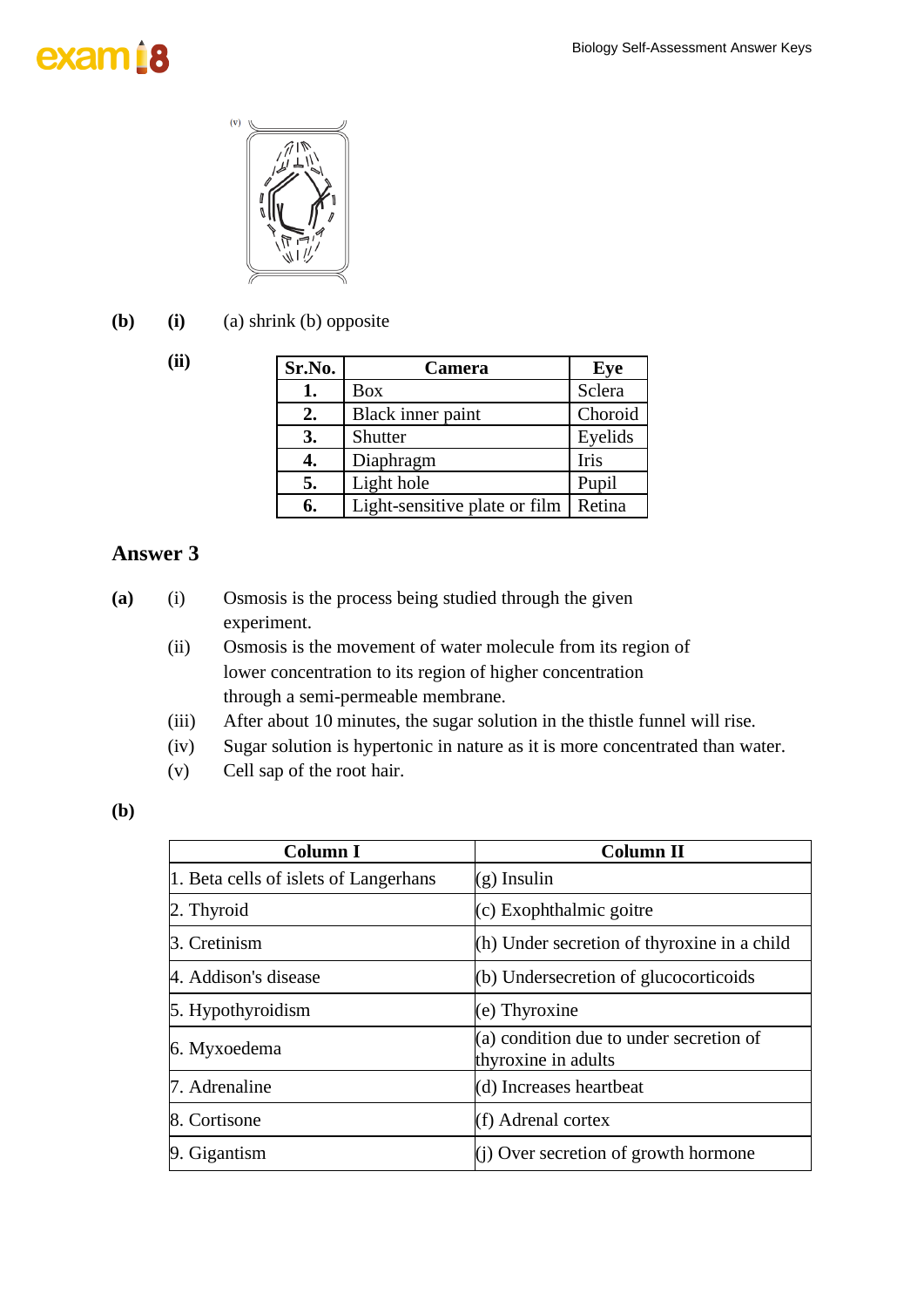

| 10. Enlargement of breasts in adult<br>males | $(i)$ Over secretion of cortical hormones |
|----------------------------------------------|-------------------------------------------|
|----------------------------------------------|-------------------------------------------|

### **Answer 4**

- **(a)** (i) Stomata surrounded by epidermal cells.
	- (ii) 1. Chloroplast,
		- 2. Inner wall of guard cells,
		- 3. Nucleus,
		- 4. Guard cells,
		- 5. Stoma.
	- (iii) The stoma is open in A and is almost closed in B.
	- (iv) The opening and closing mechanism of stomata is regulated by the amount of water and solutes present in the guard cells.
- **(b) (i)** (a) Effectors
	- (b) Medulla oblongata
	- (c) Motor nerve: Effector
	- **(ii)** (a) Afferent arteriole, glomerulus, efferent arteriole, capillary network, renal vein
		- (b) Renal artery, kidney, ureter, urinary bladder, urethra

- **(a)** (i) 3. Bowman's capsule Glomerulus.
	- (ii) 6. Renal vein.
	- (iii) 8. Distal convoluted tubule with blood capillaries.
	- (iv) 7. Collecting tubule.
	- (v) 2. Proximal convoluted tubule with blood capillaries.
- **(b)** (i) Labelled parts from A to C are
	- A Cerebrum
	- B Cerebellum
	- C Medulla oblongata
	- (ii) Cerebrum is the site of controlling memory, reasoning, thinking, perception, emotions, and speech. Cerebellum maintains posture, equilibrium, and muscular coordination. Medulla oblongata contains the centre for cardiac, respiratory, and vasomotor activities. It also coordinates reflexes for swallowing, coughing, sneezing, and vomiting.
	- (iii) Three protective membranes covering the brain are dura mater, pia mater and arachnoid.
	- (iv) The basic unit of brain is called neuron.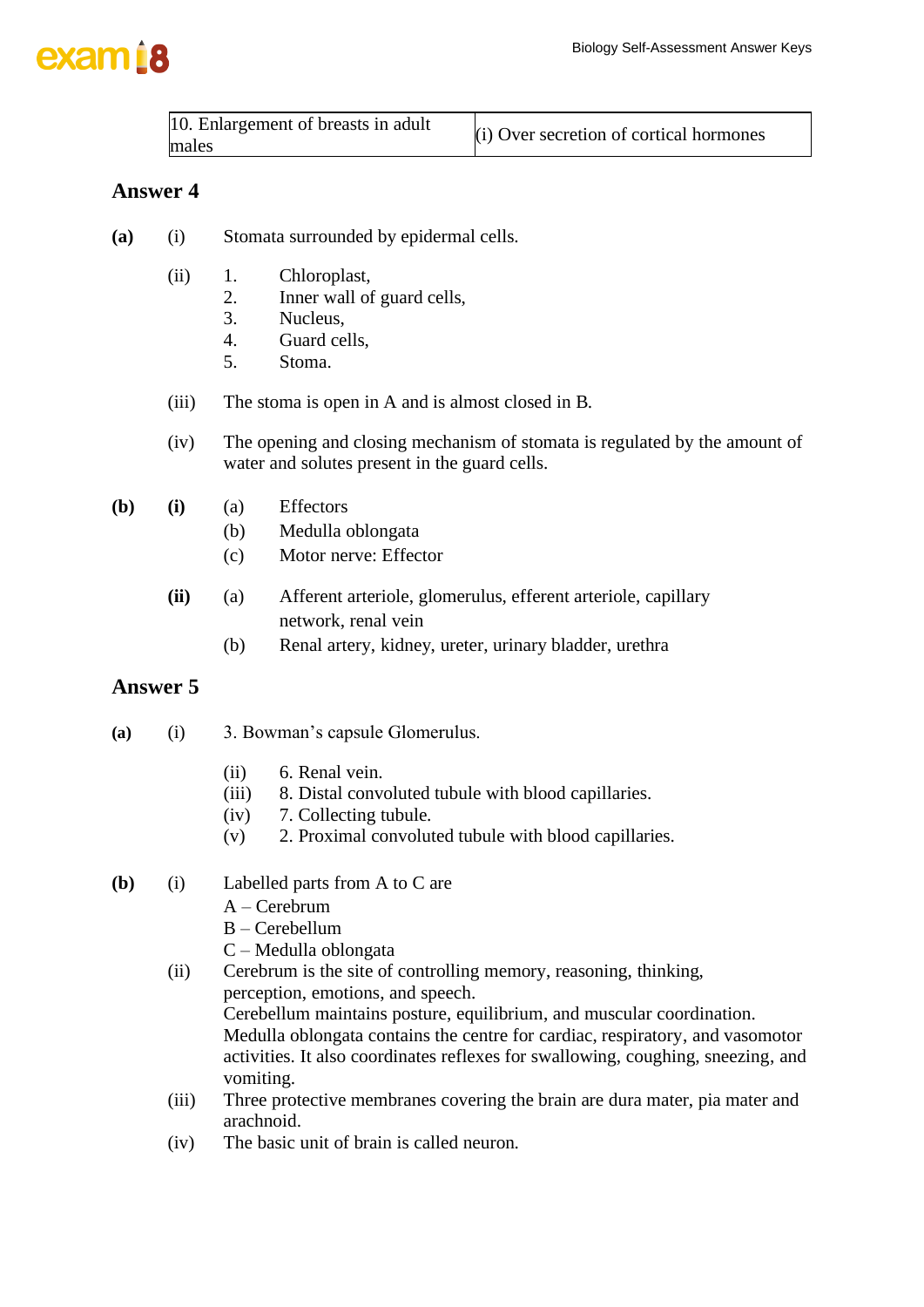

### **Answer 6**

- **(a)** (i) Biological term for malleus, incus and stapes is ear ossicles.
	- (ii) Parts labelled from A to C are:
		- A Cochlea,
		- B Semicircular canals,
		- C Vestibular apparatus
	- (iii) Functions of different parts are:
		- A Concerned with sense of hearing.
		- B Sense of dynamic balance.
	- (iv) Organ of Corti or spiral organ are the audio receptor region present in the part A.
- **(b)** (i) 1. Larynx
	- 2. Left lobe of thyroid gland
	- 3. Trachea (windpipe)
	- 4. Oesophagus
	- 5. Parathyroid glands.
	- (ii) Structure 2 secretes thyroxine hormone and structure 5 secretes parathormone.
	- (iii) Enzymes, which constitute the enzyme system of the body.
	- (iv) Chemically, hormones may be proteins, amino acids or steroids.
	- (v) Iodine is related with the functioning of gland 2. While calcium and phosphorus are related with the functioning of gland 5.

- **(a)** (i) (d) 3.5
	- (ii) (b) Oxygen
	- (iii) (c) Water
	- (iv) (c) Decreases because the temperature drops.
	- (v) (b) Increases because more photosynthesis occurs
- **(b)** 1. Anterior or superior vena cava
	- 2. Pulmonary vein
	- 3. Mitral or bicuspid valve
	- 4. Dorsal aorta
	- 5. Aortic semilunar valve
	- 6. Left ventricle
	- 7. Right ventricle
	- 8. Pulmonary semilunar valve
	- 9. Pulmonary artery
	- 10. Tricuspid valve
	- 11. Right atrium.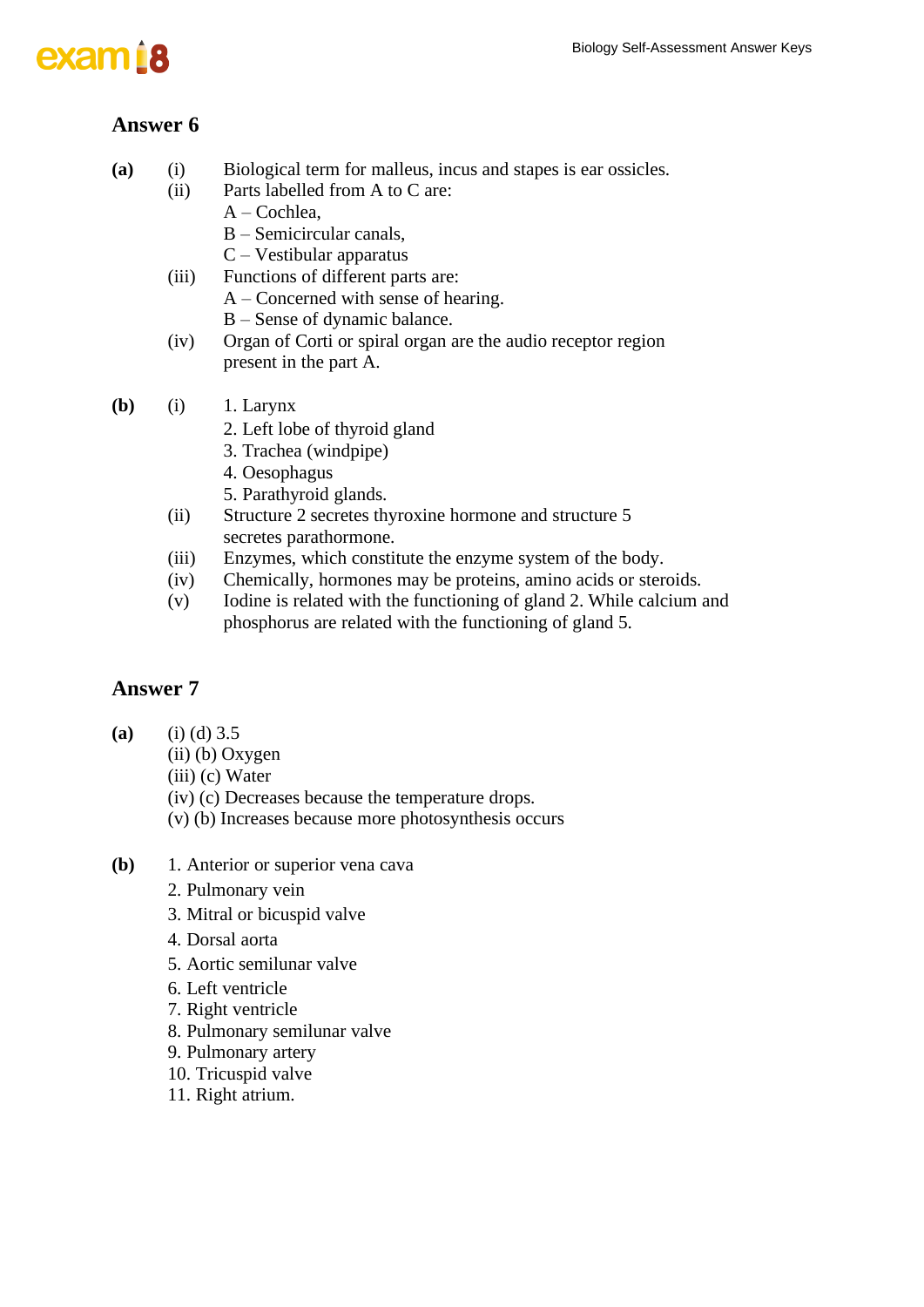## BIOLOGY

## Detailed Answers to Sample Paper - 2

## **SECTION I**

| (A)<br>1.        | (b) thyroid                                                                           |
|------------------|---------------------------------------------------------------------------------------|
| 2.               | (c) both ovary and testis                                                             |
| 3.               | (c) activate chlorophyll                                                              |
| 4.               | (d) Heart itself                                                                      |
| 5.               | (b) The pressure of blood exerted on the walls of arteries and                        |
| <b>(B)</b><br>1. | Liver                                                                                 |
| 2.               | Hammer                                                                                |
| 3.               | Bleeding                                                                              |
| 4.               | Lenticels                                                                             |
| 5.               | Hypothalamus                                                                          |
| (C)<br>1.        | smell                                                                                 |
| 2.               | protection and reduced transpiration                                                  |
| 3.               | Helps to divide the chromosome equally in the daughter cells from the<br>parent cell. |
| 4.               | It protects the heart.                                                                |
| 5.               | Equalizes air pressure on the ear drum from inside.                                   |
| (D)<br>1.        | Odd term: Pepsin<br>Category: Nitrogenous bases of DNA                                |
| 2.               | Odd term: Iris<br>Category: Parts of human ear (middle ear)                           |
| 3.               | Odd term: Cortisone<br>Category: Hormones of the pituitary gland                      |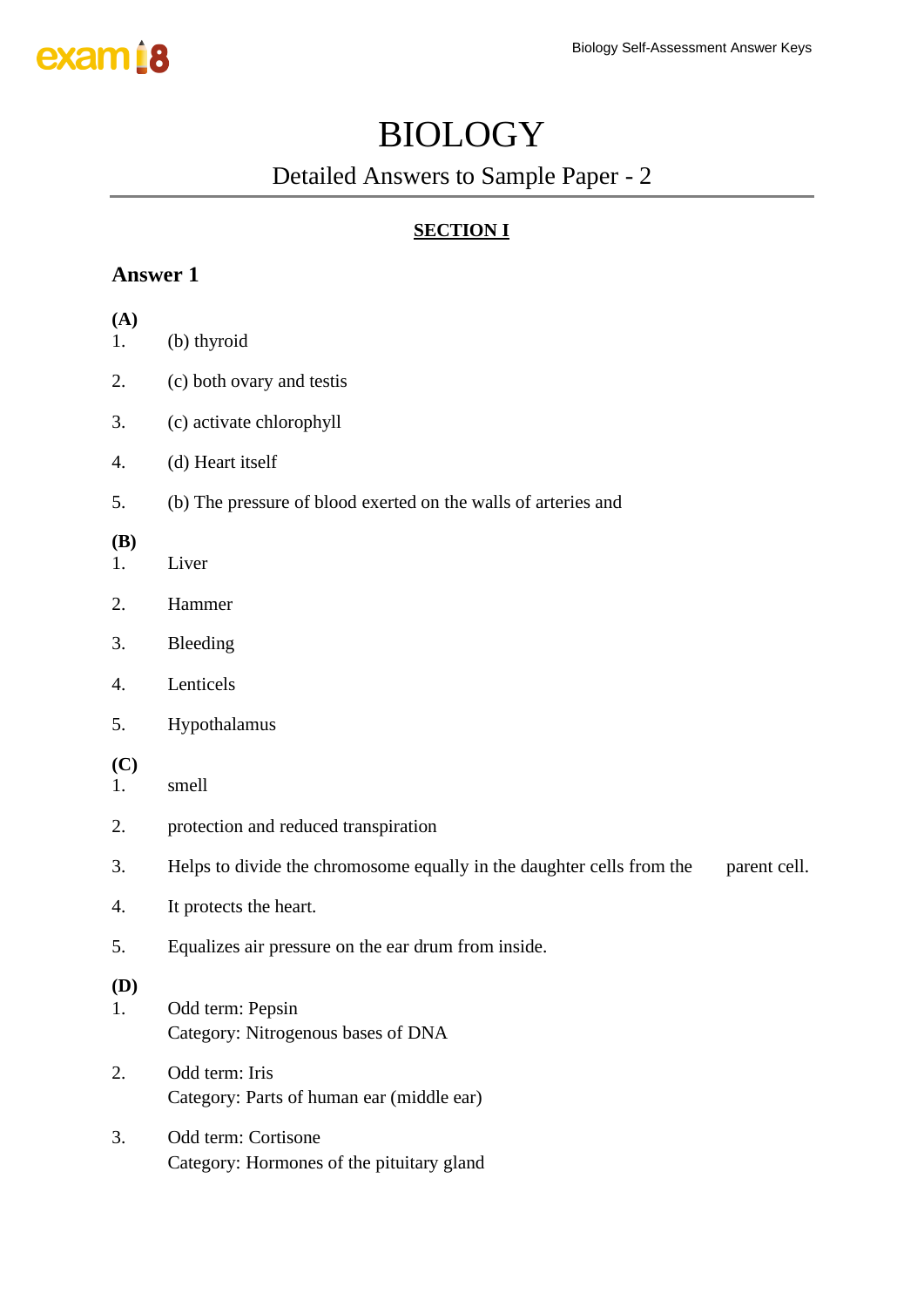

- 4. Odd term: Typhoid Category: Genetic disorders
- 5. Odd: Lymphocyte Category: Granulocytes.

**(E)**

- 1. It develops during lifetime due to experience or learning. It is brought about by the condition which is totally different from initial stimulus. Example: Salivation just by the smell of food.
- 2. Structure that forms in animal cells when the cytoplasm divides during cytokinesis.
- 3. Photosynthetic membrane, which is also known as the thylakoid membrane, is a bilayer of lipid molecules in which proteins are embedded. It is a site of light reaction of photosynthesis during which light energy is converted into chemical energy.
- 4. Formation of blood corpuscles like WBC and RBC by the bone marrow and lymph nodes is called Haematopoiesis.
- 5. The process by which proximal and distal tubules reabsorb all the useful products present in the glomerular filtrate.

**(F)**

- 1. Green grass being a producer can produce its own food by photosynthesis. Grasshopper is a primary consumer (herbivore) and directly feeds on producers like grass.
- 2. Rod cells contain rhodopsin whereas the cone cells contain iodopsin.
- 3. Medulla oblongata controls the activities of internal organs and many other involuntary actions The cerebellum on the other hand maintains balance of the body and coordinates muscular activity.
- 4. Mitral valve is found between the left auricle and left ventricle. Aortic semilunar valve is located at the point of origin of aorta from left ventricle.
- 5. Photolysis: It is a process of splitting of water molecule into

 $2H^+ + 4e^- + 1/2$  O<sub>2</sub> in the presence of sunlight by activated photosynthetic pigments.

Photophosphorylation: It is a process of formation of ATP from ADP and inorganic phosphate by the utilization of energy released by electrons emitted during Photolysis of water.

**(G)**

1. False. The auditory nerve responsible for sound as well as for the body balance.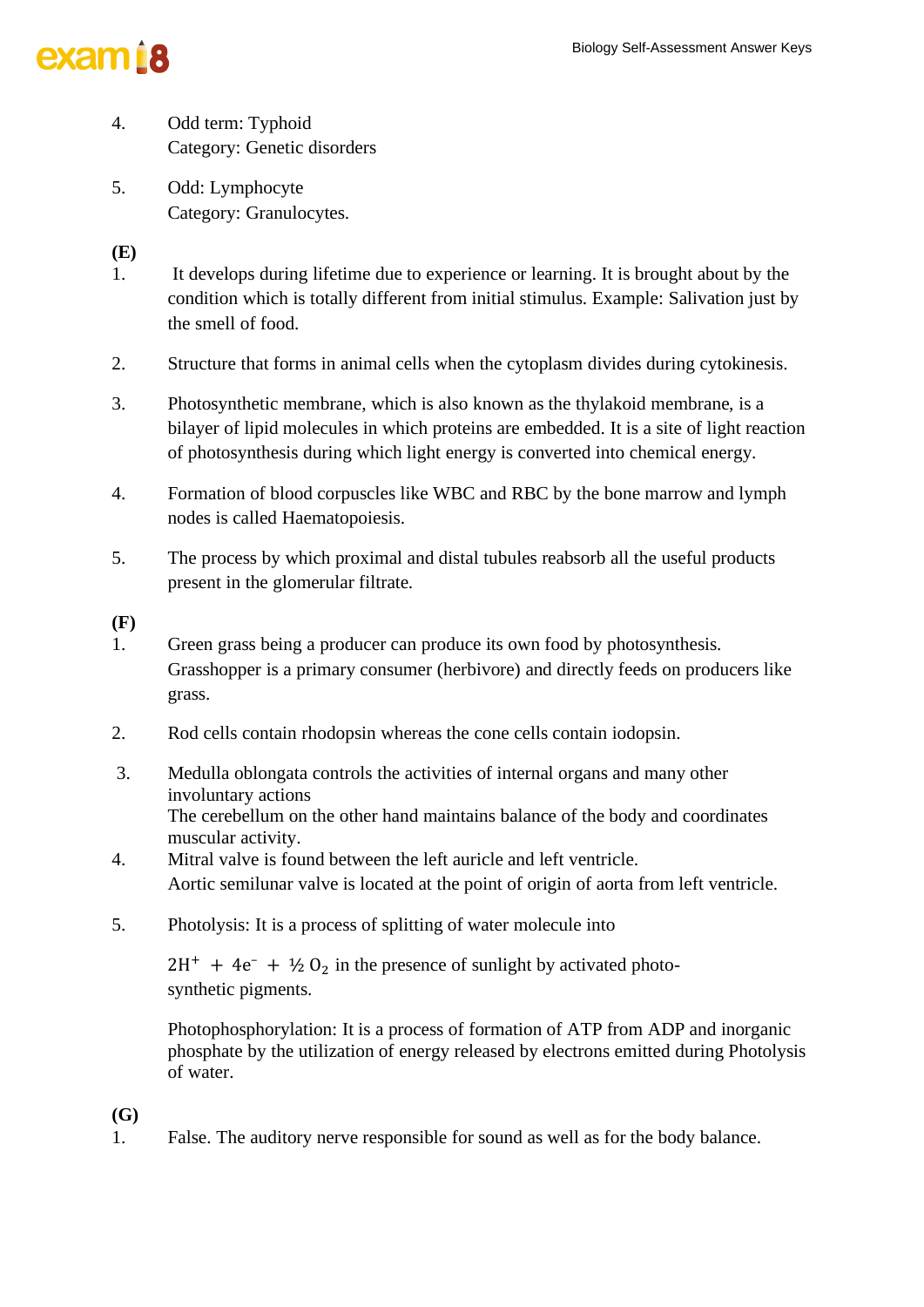## exam i 8

### 2. False.

Guttation is the process by which drops of water appear along leaf margins due to excessive root pressure whereas bleeding is the loss of cell sap through a cut stem.

- 3. True
- 4. True
- 5. False. Starch produced in a leaf is stored temporarily in the leaf until the process of photosynthesis. At night it is converted back into soluble sugar and translocated to different part of the body either for the utilization or for the storage.

### **(H)**

- 1. In both perspiration and transpiration, water is lost by evapouration from the body of the organism as water vapour. This evaporation reduces the temperature of the body surface and brings about cooling in the body of the organism.
- 2. In a hypertonic solution, the solution outside the cell has higher solute concentration than the fluids inside the cell. Therefore, water flows out from the plant cell due to exosmosis. The cytoplasm shrinks and the plasma membrane withdraws away from the cell wall and this the cell becomes flaccid. Hence a plant cell when kept in a hypertonic salt solution for about 30 minutes turns flaccid.
- 3. The presence of starch is regarded as evidence of photosynthesis. Hence before starting an experiment on photosynthesis, the plant should be placed in the dark for 24-48 hours to destarch the leaves. During this period, all the starch from the leaves will be sent to the storage organs and the leaves will not show the presence of starch. So the various experiments on photosynthesis can be carried out effectively.
- 4. In blood transfusion, it is necessary that the type of blood to be transfused should be matched with the type of blood of the receiving person. Otherwise, the RBCs of the donor blood will stick to each other and block the passage of blood vessels of the receiver, leading to death. Hence, it is necessary to know the blood groups before giving transfusion of blood.
- 5. Excretion is necessary to remove the harmful and toxic substances from the body.

### **SECTION B**

- **(a)** (i) The technical term for the condition of cell (a) is turgid cell and for the condition of cell (b) is plasmolysed cell or flaccid cell.
	- (ii) Cell (a) was placed in water solution whereas, cell (b) was placed in strong sugar solution before being viewed under the microscope.
	- (iii) The root hair cell wall resemble: cell (a) in the condition when the field is over flooded.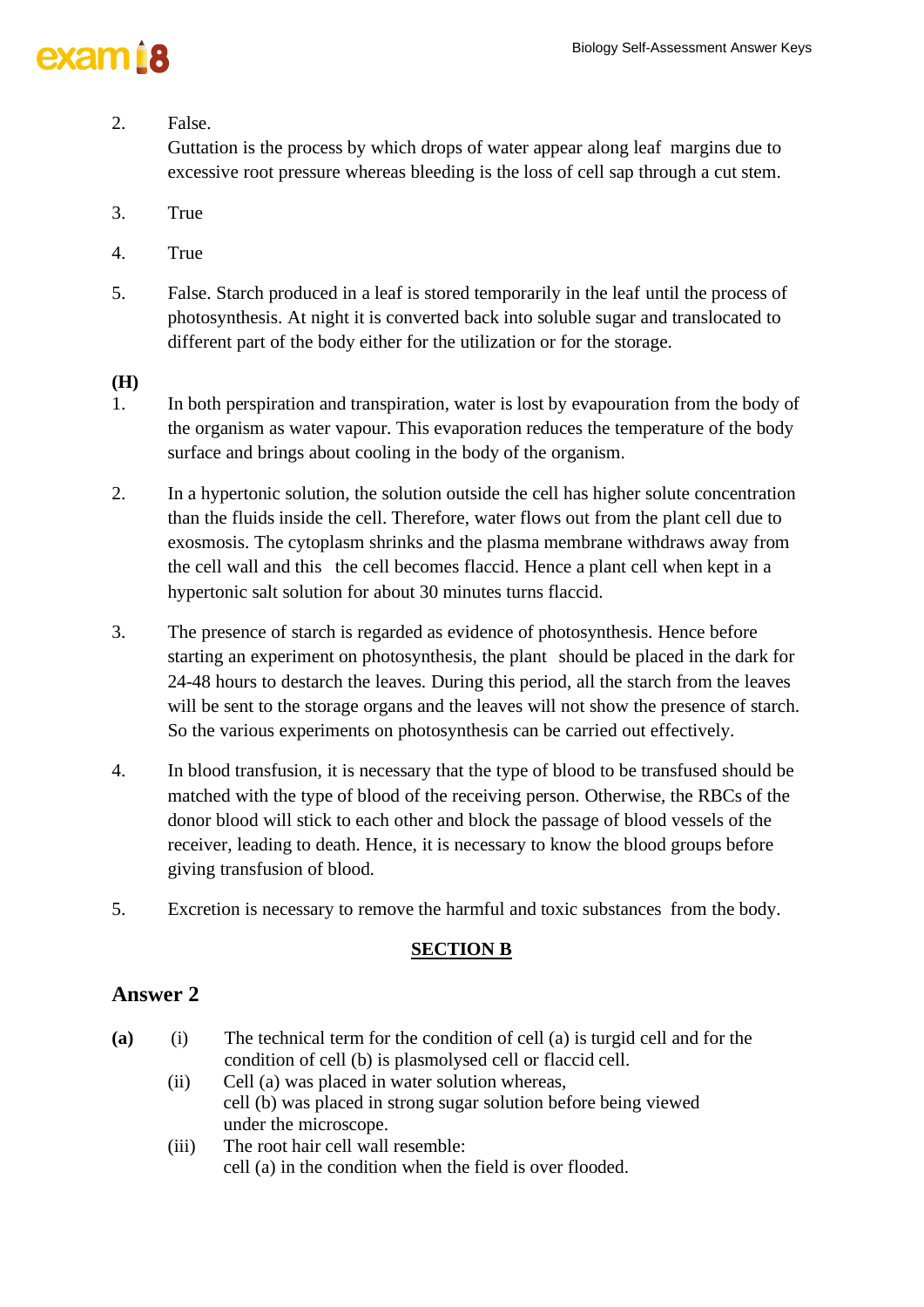

- cell (b) increases of excessive application of fertilizers in the field.
- (iv) Root pressure is responsible for the movement of water from the root hair cell to the xylem of the root. This pressure is built up due to cell-to-cell osmosis in the root tissues. As one turgid cell presses the next cell, the force of the flow of water increases inward. When the water reaches the xylem vessels; it enters the pores of their thick walls with considerable force.
- (v) Cell to cell difference of osmotic pressure and turgor pressure helps in the movement of water up the xylem of the root.
- **(b) (i)** (a) Stimulus  $\rightarrow$  receptor  $\rightarrow$  sensory neuron  $\rightarrow$  central nervous system  $\rightarrow$  motor neuron  $\rightarrow$  effector  $\rightarrow$  response
	- (b) Resting  $\rightarrow$  depolarization  $\rightarrow$  repolarization
	- (c) Dendrites  $\rightarrow$  Dendron  $\rightarrow$  perikaryon  $\rightarrow$  nucleus  $\rightarrow$  axon  $\rightarrow$ axon endings
	- (d) Cerebrum  $\rightarrow$  diencephalon  $\rightarrow$  mid-brain  $\rightarrow$  cerebellum  $\rightarrow$ pons → medulla oblongata
	- **(ii)** On a bright sunny day, the rate of transpiration is much higher than any other days. The leaves of certain plants roll up on a bright sunny day to reduce the exposed surface and thus reduce the rate of transpiration.

### **Answer 3**

- **(a)** (i) Prophase. Chromosomes have duplicated, nuclear membrane is disappearing, nucleolus has disappeared.
	- (ii) Stage: Metaphase.



(iii)

|       | <b>Animal cell</b>            | <b>Plant cell</b>                 |
|-------|-------------------------------|-----------------------------------|
| (i)   | Asters are formed.            | Asters are not formed.            |
| (ii)  | Cytokinesis by formation of   | Cytokinesis by cell plate         |
|       | furrows in the cytoplasm.     | formation.                        |
| (iii) | Occurs in most tissues of the | Occurs mainly at the growing tips |
|       | whole body.                   | and sides.                        |

(iv) A. Mitosis B. Meiosis

- **(b)** (i) Thyroid
	- (ii) Regulates basal metabolism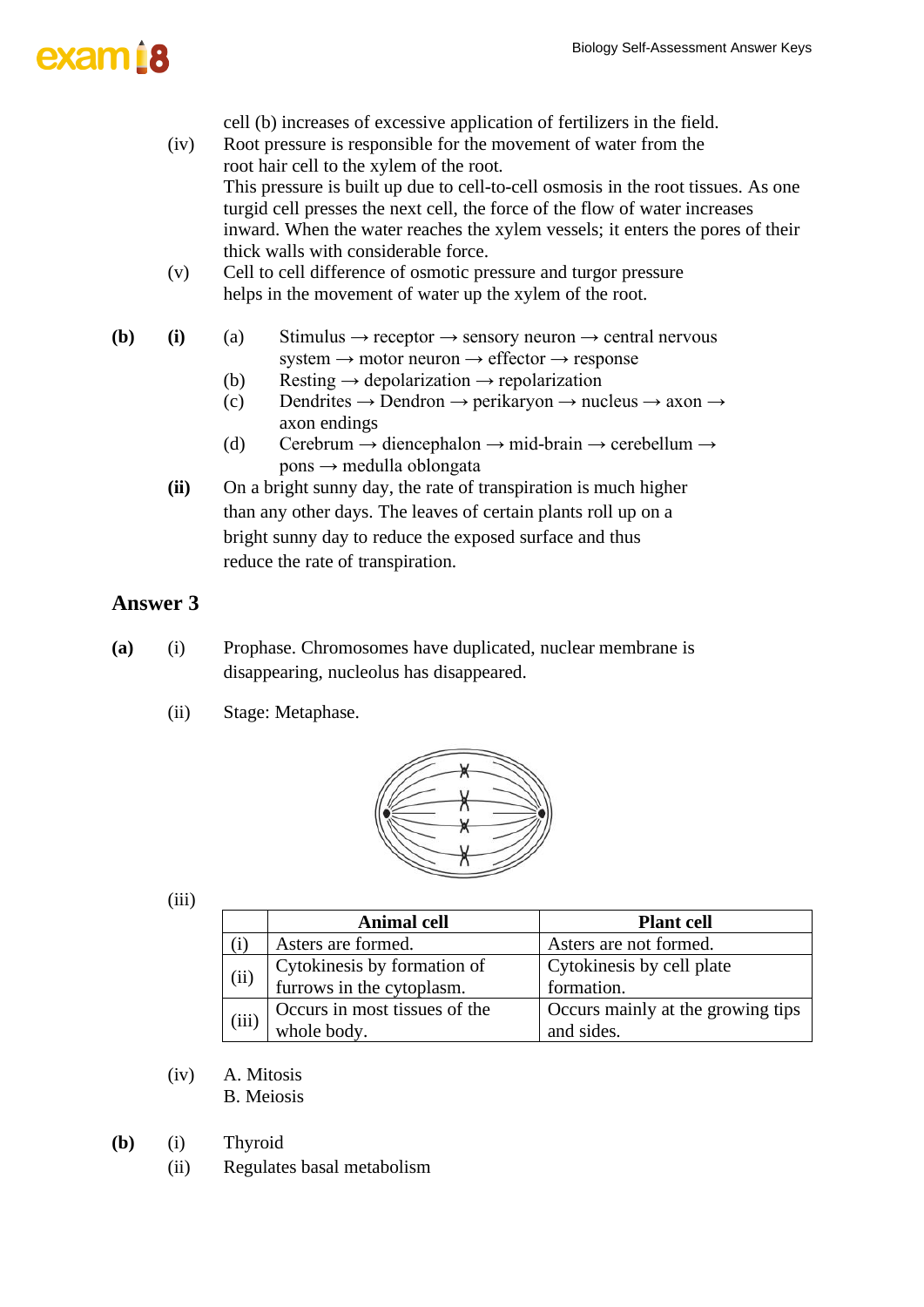

- (iii) Exophthalmic goiter
- (iv) Simple goiter, cretinism in children and myxoedema in adults
- (v) Insulin
- (vi) Hypoglycemia
- (vii) Diabetes mellitus
- (viii) Anterior pituitary
- (ix) Promotes growth of the whole body
- (x) Gigantism

### **Answer 4**

- **(a)** (i) 1. Cuticle,
	- 2. Upper epidermis,
	- 3. Palisade tissue,
	- 4. Spongy parenchyma,
	- 5. Guard cell of stoma.
	- (ii) In the daytime, dotted arrow shows the path of  $CO<sub>2</sub>$  while solid arrow shows the path of oxygen  $(0_2)$ . At night, dotted arrow shows the path of oxygen while solid arrow shows the path of  $CO<sub>2</sub>$ .
	- (iii) Yes, we can add one more arrow in the figure to show the loss of water during transpiration.
	- (iv) Only one leaf vein has been shown in this section.
- **(b) (i)** In a nephron, the blood flows through the glomerulus under great pressure. The reason for this great pressure is that the efferent (outgoing) arteriole is narrower than the afferent arteriole (incoming). This high pressure causes the liquid part of the blood to filter out from the glomerulus into the renal capsule.
	- **(ii)** (a) rhodopsin (b) semi-circular canals

- **(a)** (i) Photosynthesis
	- (ii) It is a process by which plant cells containing chlorophyll prepare food / glucose from  $CO<sub>2</sub>$  and water using sunlight.
	- (iii)  $\theta_2$  was used up by the burning candle. Mouse dies due to lack of oxygen / asphyxiation.
	- (iv) provides food for all organisms. – provides  $O_2$  for respiration.
	- (v) Chemical equation: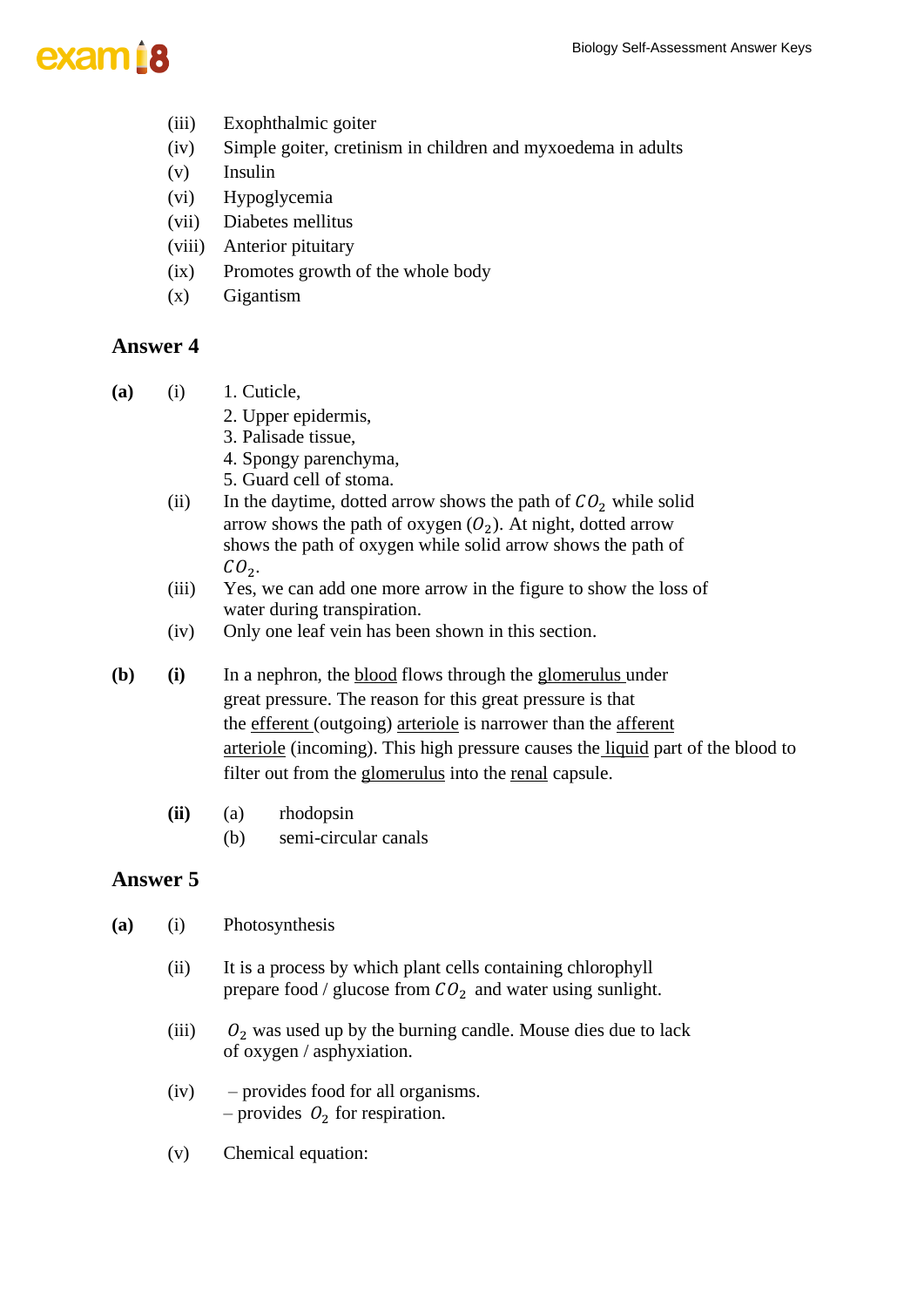# exam B

#### $6CO_2 + 12H_2O$ light energy chlorophyll  $C_6H_{12}O_6 + 6H_2O + O_2$  ↑

- **(b)** (i) (A) Red blood cells
	- (B) White blood cells
	- (C) Basophil
	- (D) Neutrophil
	- (E) Lymphocyte
	- (F) Monocyte
	- (G) Eosinophil
	- (H) Platelets.
	- (ii) (A) Aorta  $\rightarrow$  renal artery  $\rightarrow$  kidney  $\rightarrow$  renal vein  $\rightarrow$  posterior vena cava.
		- (B) Aorta  $\rightarrow$  Stomach  $\rightarrow$  Hepatic portal vein  $\rightarrow$  Liver  $\rightarrow$  Hepatic vein

### **Answer 6**

**(a)** (i) Different parts in the diagram can be labelled as:

- A Afferent arteriole.
- B Glomerulus.
- C Bowman's capsule.
- (ii) The collective term used for part B and C is Malpighian capsule.
- (iii) Right kidney is placed slightly lower level than the left because the liver takes the much space of the right side.
- (iv) Homeostasis is the constancy of the internal environment of the body fluids. By the process of osmoregulation, kidney helps in maintaining the osmotic concentration of the body and helps in removing extra water or salts from the body.

**(b)**



- (a) (i) Goitre
	- (ii) The thyroid gland enlarges due to the deficiency of iodine in the diet.
	- (iii) (1) Cretinism in children
		- (2) Myxoedema in adults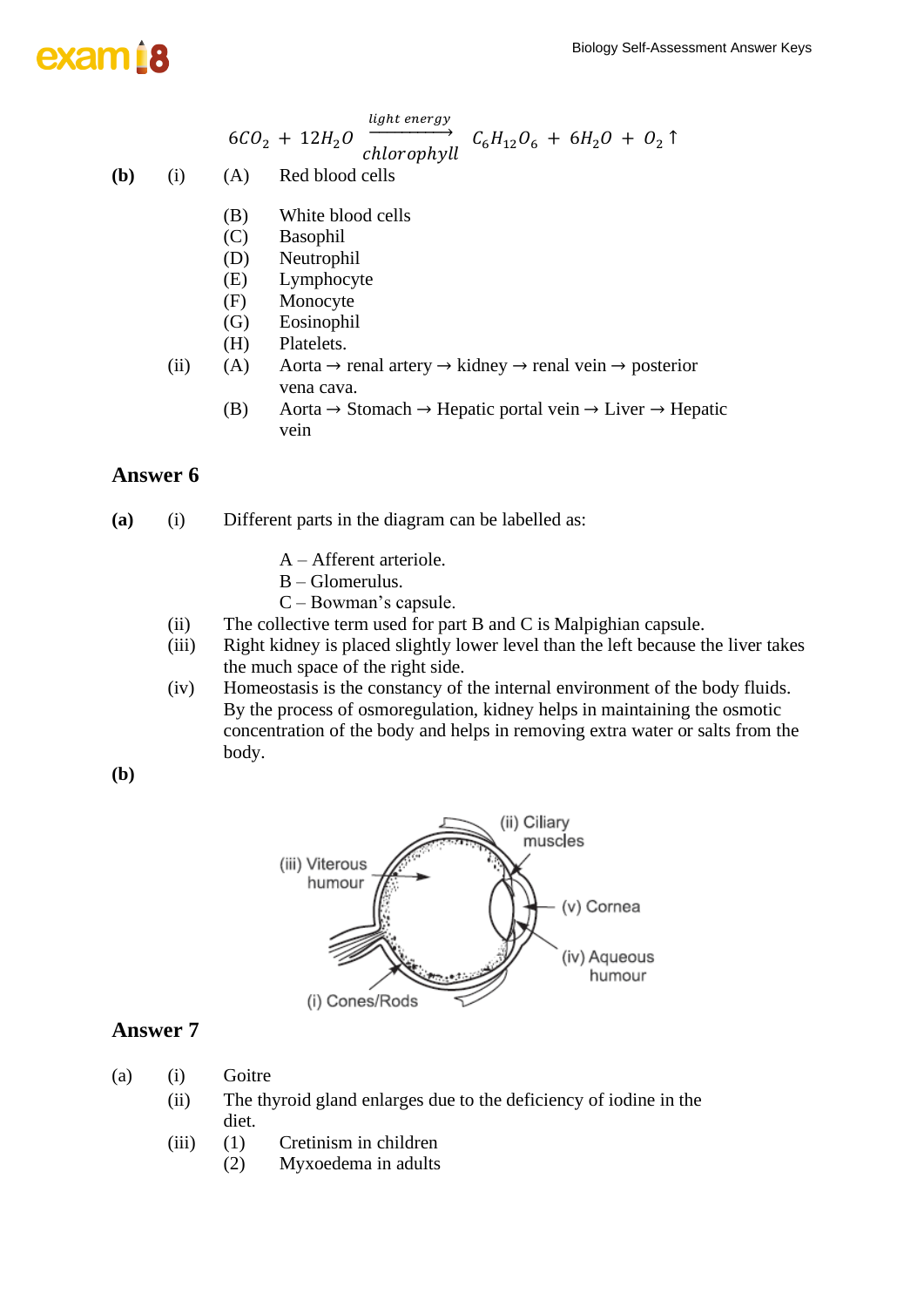

- (iv) Thyroxine
- (v) It is in a mid-ventral position in the posterior part of the pharynx.
- (vi) Thyroid stimulating hormone (TSH).
- (b) (i) Biological term for malleus, incus and stapes is ear ossicles.
	- (ii) Parts labelled from A to C are
		- A Cochlea,
		- B Semicircular canals,
		- C Vestibular apparatus
	- (iii) Functions of different parts are
		- A Concerned with sense of hearing.
		- B Sense of dynamic balance.
	- (iv) Organ of Corti or spiral organ are the audio receptor region present in the part A.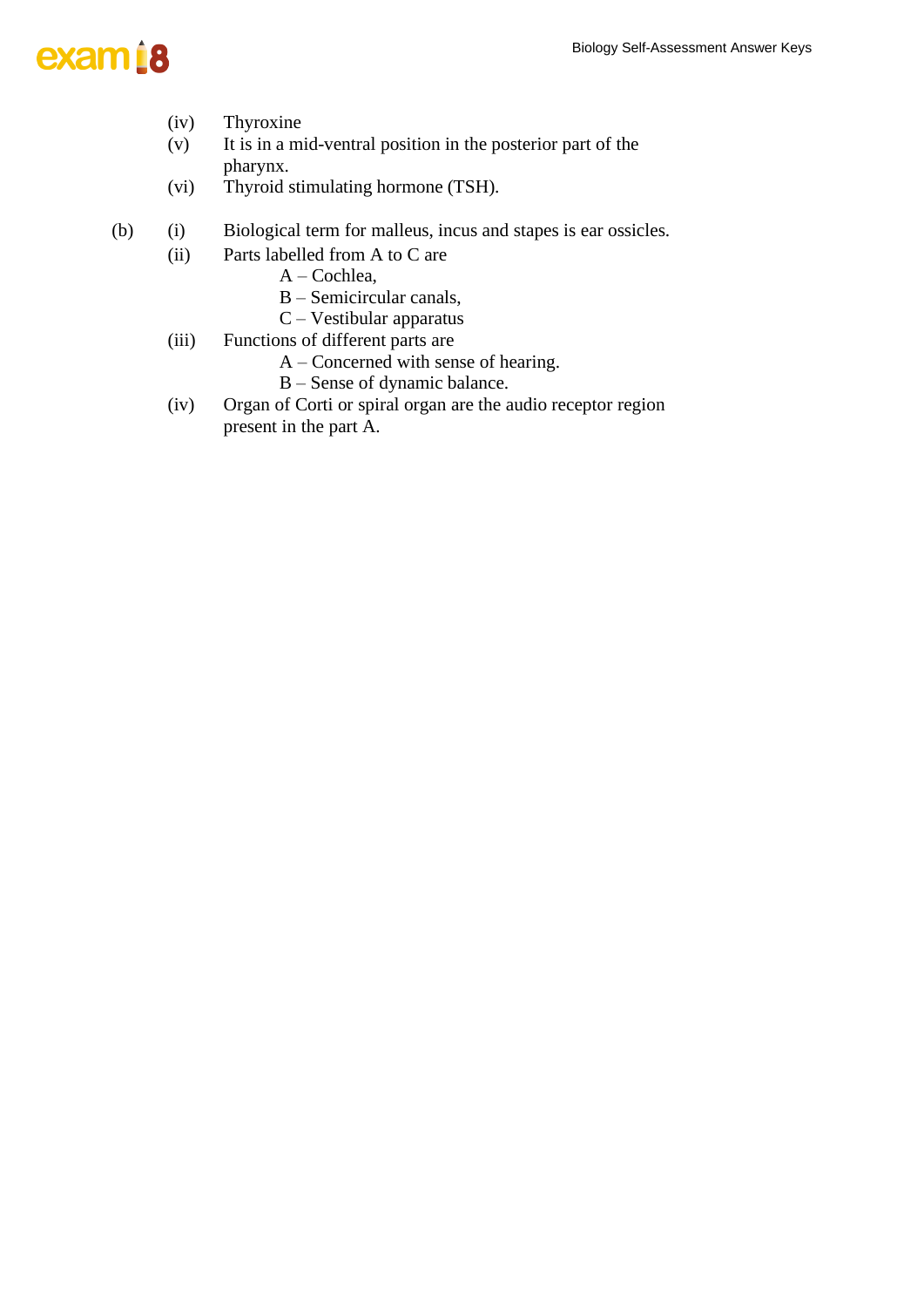## BIOLOGY

Detailed Answers to Sample Paper - 3

### **SECTION 1**

### **Answer 1**

#### **(A)** 1. (b) diabetes insipidus

- 
- 2. (c) DNA
- 3. (a) continue to live, but will not be able to store food
- 4. (c) artery
- 5. (c) Sweating

### **(B)**

- 1. Cortex
- 2. Rods and cones
- 3. Turgidity
- 4. Ganong's photometer
- 5. Acetylcholine

### **(C)**

- 1. vision
- 2. transpiration
- 3. Light reaction of photosynthesis.
- 4. Helps in bloods clotting.
- 5. Offers protection to the brain and spinal cord by acting as a cushion to absorb shocks. It also supplies nourishment to the brain tissue.

### **(D)**

|         | <b>Set</b>                                        | <b>Odd one</b> | <b>Category</b>                                  |
|---------|---------------------------------------------------|----------------|--------------------------------------------------|
| $Eg$ .: | Cell wall, large vacuole, plastids,<br>Centrosome | Centrosome     | Parts of an animal cell                          |
| (i)     | Cerebrum, cerebellum, thalamus,<br>hypothalamus   | Cerebellum     | Parts of the forebrain                           |
| (ii)    | Ovary, ureter, fallopian tube, uterus             | Ureter         | Parts of the human female<br>reproductive system |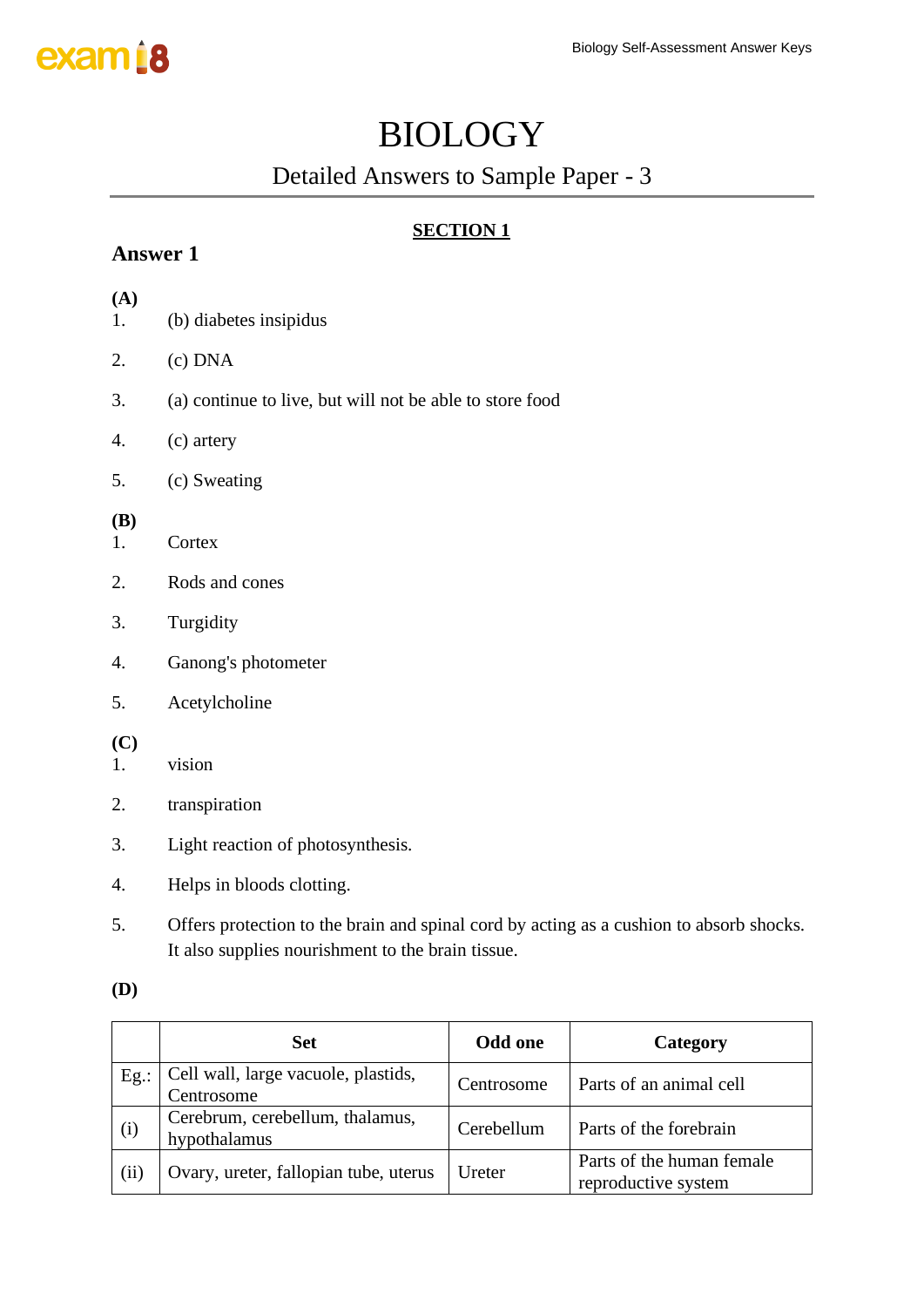## exam R

| (iii) | Adrenal gland, liver, thyroid gland,<br>pituitary gland | Liver     | Endocrine glands             |  |
|-------|---------------------------------------------------------|-----------|------------------------------|--|
| (iv)  | Malleus, pinna, incus, stapes                           | Pinna     | Ear ossicles                 |  |
| (v)   | Haemophilia, colour blindness, albi-                    | Night     | Sex-linked inherited traits. |  |
|       | nism, night blindness                                   | blindness |                              |  |

**(E)**

- 1. It is in the brain and the spinal cord. It acts as a connecting neuron and interconnects the sensory and motor neurons.
- 2. It is a process by which a cell divides into two or more daughter cells.
- 3. The phosphorylation of ADP to form ATP in the chloroplast during the light dependent reaction of photosynthesis is called photophosphorylation.
- 4. In mammals, the heart produces two separate circulations, the pulmonary to the lungs and systemic to the rest of the body. These two separate circulations are jointly called double circulation.
- 5. It is a hair-pin shaped structure, and it is not convoluted. It runs in medulla to turn back and to re-enter the cortex to continue into the next convoluted region of the tubule.

**(F)**

- 1. Producers show autotrophic mode of nutrition i.e. they are able to produce their own food from basic raw materials. For example: green plants Consumers show heterotrophic mode of nutrition i.e. they depend directly or indirectly on the producers for their food. For example: Animals
- 2. Cochlea is responsible for hearing; it can perceive the senses of hearing. Semi-circular canals are responsible for perceiving the senses to maintain the body balance.
- 3. The grey matter containing cytons lies in the cortex (outer region) while the white matter containing axons lies in the medullary region (inner region). The grey matter containing cytons lies in the medullary region i.e. inner side while the white matter containing axons lies in the cortex i.e. the outer region.
- 4. Ureter carries urine from kidney to the urinary bladder. Urethra is a passage through which urine is excreted out of the body.
- 5. Stoma is the opening of the stomata through which transpired water and respiratory gases pass through. Stroma (matrix) is the part / region in the chloroplast where dark reactions of the photo- synthesis takes place.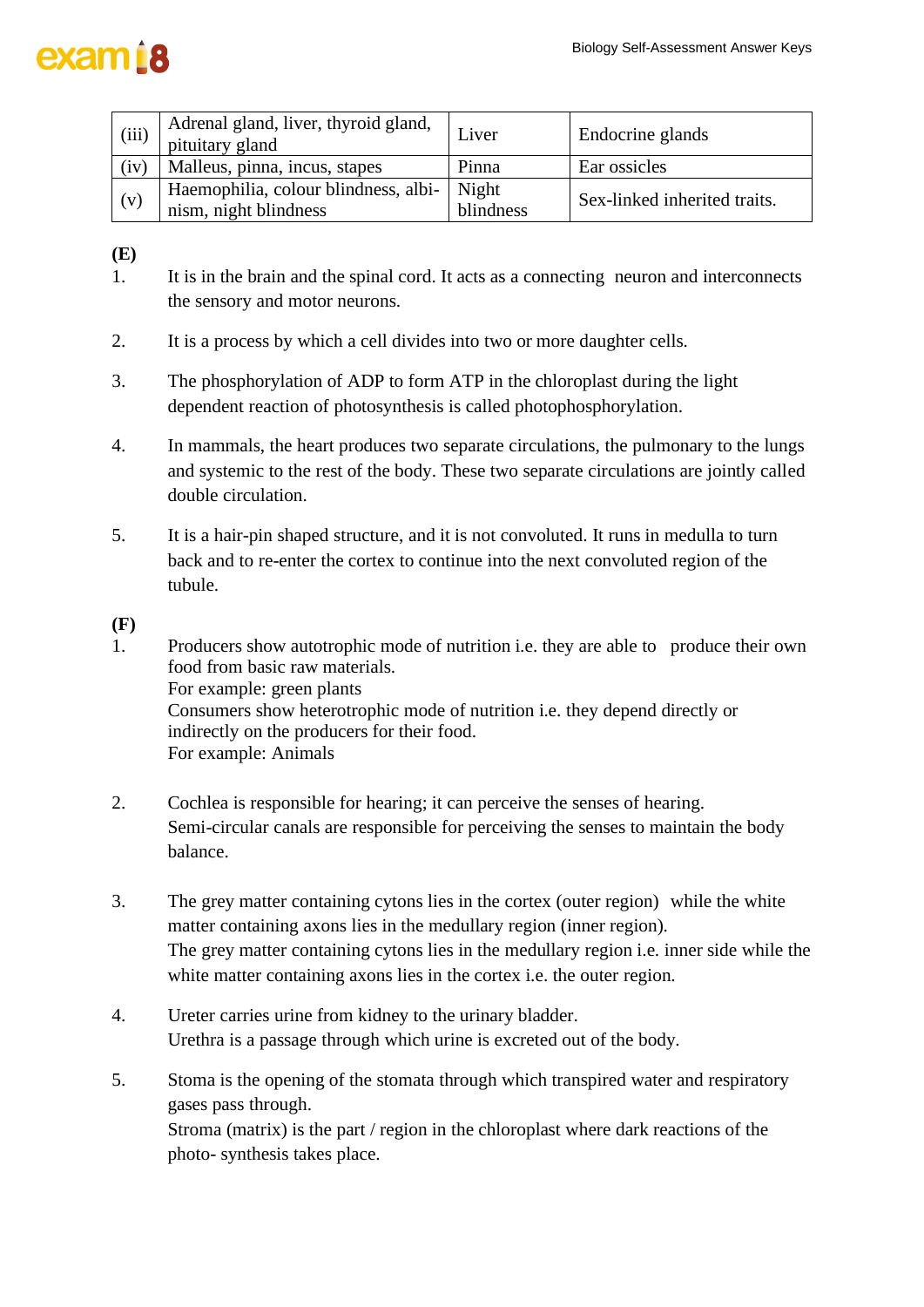# exam<sub>18</sub>

### **(G)**

- 1. False. short-sightedness is myopia and hyperopia is long-sightedness.
- 2. False. There is only one seed coat in a seed.
- 3. False. Potometer is an instrument used for measuring the rate of transpiration in green plants.
- 4. True
- 5. True

### **(H)**

- 1. Transpiration increases with the velocity of wind. If the wind blows faster, the water vapours released during transpiration are removed faster and the area surrounding the transpiring leaf does not get saturated with water vapour.
- 2. Transplantation causes stress to the seedlings. If the seedlings are transplanted in the morning, they would have to immediately bear the additional stress of excessive transpiration occurring during the hot afternoon. Transplantation in the evening helps the seedlings to adjust for a longer time during the night (cooler temperatures) because the quantity of water absorbed exceeds the loss of water through transpiration. Therefore, it is better to transplant seedling in a flower bed in the evening and not in the morning.
- 3. If a green plant is kept in bright light, it tends to use up all the  $CO<sub>2</sub>$  produced during respiration, for photosynthesis. Thus, the release of  $CO<sub>2</sub>$  cannot be demonstrated. Hence, it is difficult to demonstrate respiration as these two processes occur simultaneously.
- 4. The SA node is called the pacemaker of the heart because the wave of contraction which conducts heartbeat originates in it.
- 5. The urine is acidic in nature due to the secretion of acidic chemicals into the glomerular filtrate while blood is alkaline due to reabsorption of alkaline substances from it.

### **SECTION B**

- **(a)** 1. The level of mercury in the glass tube has risen.
	- 2. Transpiration pull.
	- 3. The flow of water from the soil through the vascular tissues of the plant to the evaporating surfaces is called transpiration pull.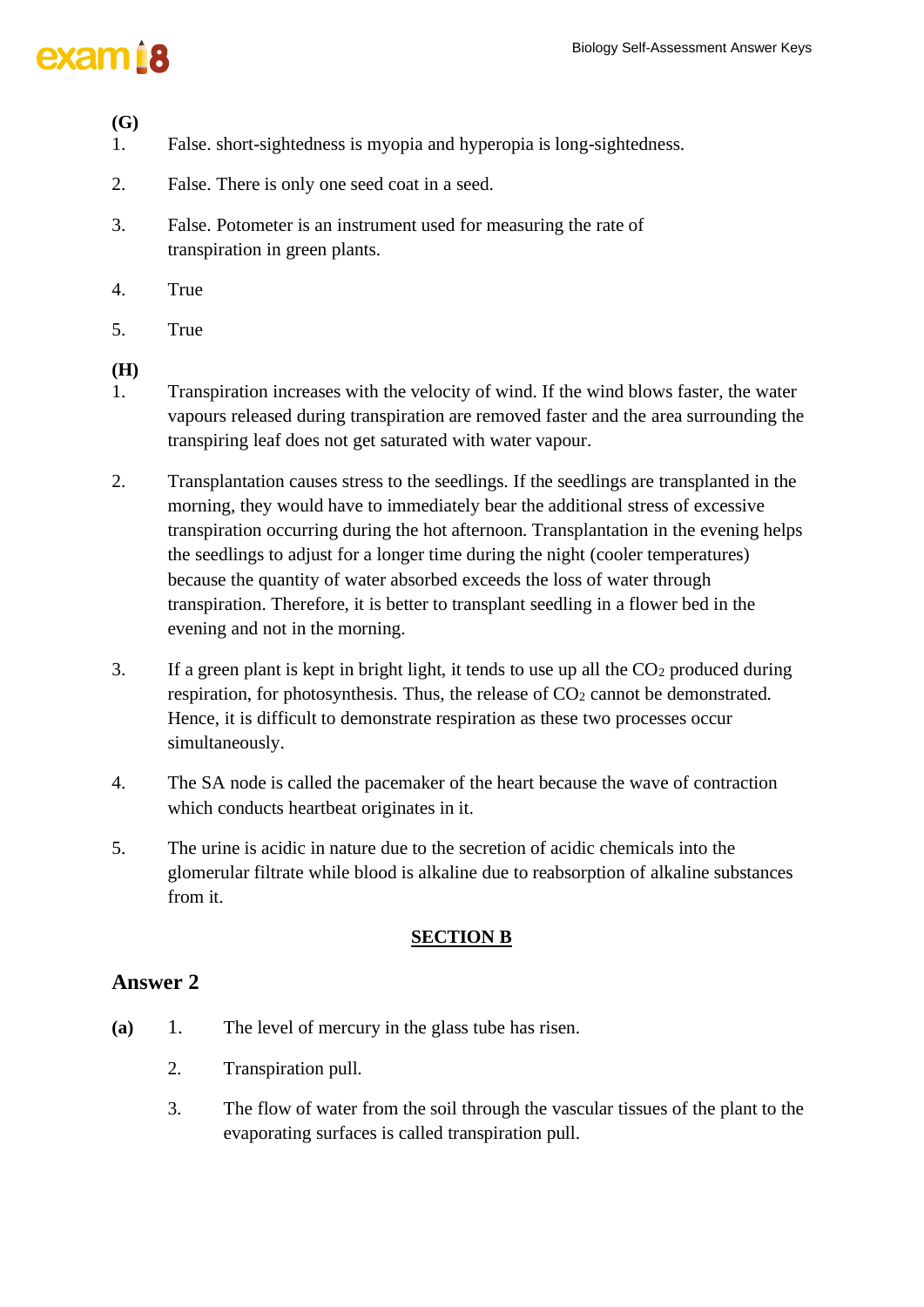

### 4. (a) Cooling effect - It is helpful to plants on hot sunny days.

- (b) Distribution of water and mineral salts throughout the plant body.
- (c) Helps in ascent of sap by producing a suction force acting from the top of a plant.
- 5. Xylem.

### **(b) (i)**

| <b>Example</b>                  | <b>Type of Reflex</b> |
|---------------------------------|-----------------------|
| $(i)$ Sneezing                  | Simple                |
| $(ii)$ Blushing                 | Simple                |
| (iii) Contraction of eye pupil  | Simple                |
| $(iv)$ Lifting up a book        | Conditioned           |
| $(v)$ Knitting without looking  | Conditioned           |
| $(vi)$ Sudden application of    |                       |
| brakes of the cycle on sighting | Conditioned           |
| an obstacle in front            |                       |

- **(ii)** (a) grana
	- (b) iodine solution
	- (c) chloroplast
	- (d) Calvin cycle

### **Answer 3**

### **(a)** (i) The stage of cell division shown is anaphase.

- (ii) Different labelled parts are as follows:
	- $A -$ Spindle fibres
	- B Cell wall
	- C Chromatid
	- D Centromere
	- (iii) Unique features of this stage is that chromosome get divided into sister chromatids that move towards the opposite poles.
	- (iv) Two daughter cells are formed in kind of cell division.
- **(b) (i)** (1) Ovary
	- (2) Development of secondary sexual
	- (3) Glucagon
	- (4) Raises blood sugar level
	- (5) Thyroid
	- (6) Hypersecretion of thyroxine
	- (7) Anterior pituitary
	- (8) Hypersecretion of Growth hormone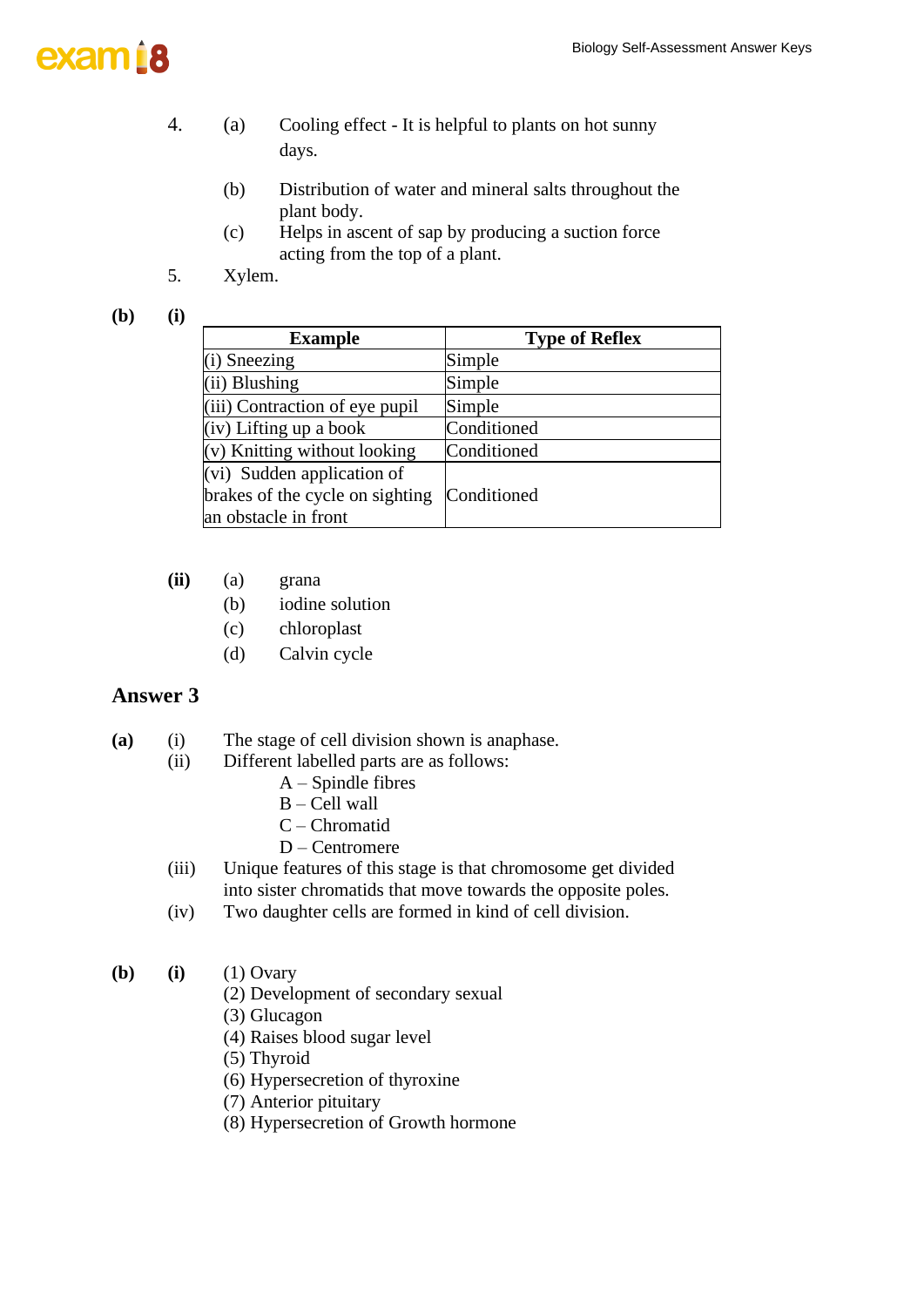

- **(ii)** (a) Auditory canal, tympanum, ear ossicles, oval window, cochlea
	- (b) Conjunctiva, cornea, lens, retina, optic nerve

### **Answer 4**

**(a)**

- (i) 1. Root hair cell
	- 2. Soil particle / Soil Water
	- 3. Xylem vessel
	- 4. Cortex cortical cells
- (ii) Endosmosis
- (iii) Osmotic pressure / Root pressure.

– It is the minimum pressure to be exerted to prevent the passage of pure solvent into the solution when the two are separated by a semipermeable membrane.

- It is the pressure caused due to cell osmosis.
- (iv) Guttation / exudation.
- (v)



**(b)** (i) Cell labeled A in the diagram is red blood cell.

(ii) The phenomenon in part (a) is diapedesis.

| Part A (RBCs)       | Part B (WBCs)       |
|---------------------|---------------------|
| Biconcave in shape. | Amoeboid in shape.  |
| Nucleus is absent.  | Nucleus is present. |

(iv) Phagocytosis is the process occurring in (b) and (c).

During this phenomenon, the WBC engulfs the disease causing germs that enter the body and thus, defend our body from these organisms.

- **(a)** (i) The organelle shown in the diagram is chloroplast.
	- (ii) Photosynthesis in the process which occurs in the chloroplast.
	- (iii) Photosynthesis is giving the food and lifesaving gas i.e. oxygen
	- (iv) Phases of process occurs in part labelled are:
		- Part A dark reaction
			- Part B Light reaction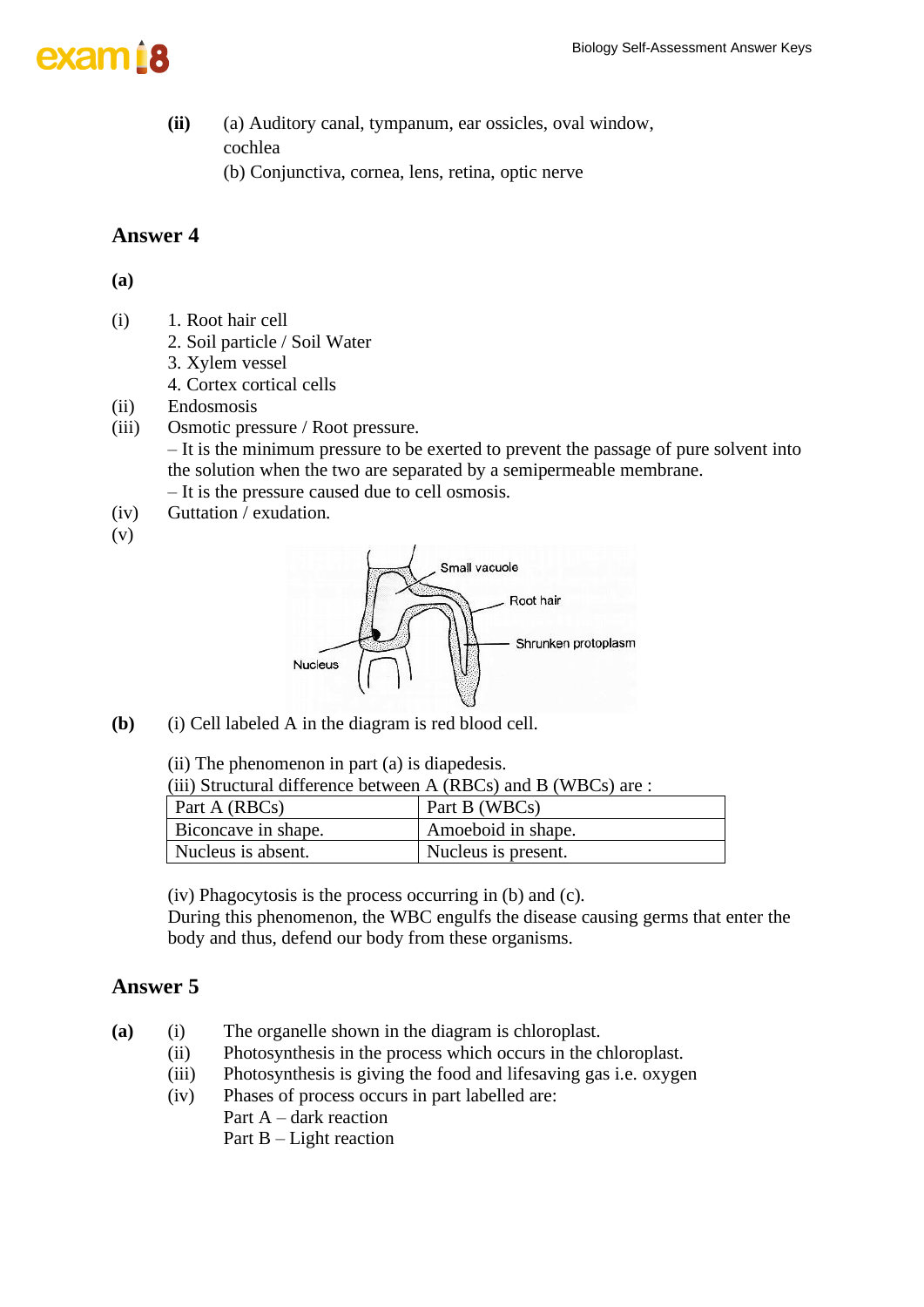# exam B

$$
\text{(v)} \qquad 6CO_2 + 12H_2O \xrightarrow{\text{Chlorophyll}} C_6H_{12}O_6 + 6O_2 + 6H_2O
$$

- **(b)** (i) Excretion is the process of removal of all harmful and unwanted products especially nitrogenous products from the body of living beings.
	- (ii) The units of the kidney are nephrons.
	- (iii) Malpighian capsule lies in the cortex region of kidney and are present in large numbers which gives the cortex of kidney a dotted appearance.
	- (iv) Two functions of kidney are:
		- (1) It expels out all the nitrogenous products produced in the body.
		- (2) It helps in osmoregulation.
	- (v) Two differences in the composition of blood flowing through blood vessels A and B are:
		- (1) B contains blood having large amount of water, while blood in A is thicker.
		- (2) B carries more oxygen and nitrogenous waste products as it is renal artery.
			- A carries carbon dioxide and no nitrogenous products.

### **Answer 6**

**(a)** (i) (1) The part numbered 3 is named as occipital lobe of cerebrum, which is the area of vision. If this part is damaged, the person will be unable to see and will lose his sight/vision.

- (2) The part numbered 4 is named as cerebellum, which is responsible for co-ordinating the muscular activity for body balancing. If this part is damaged, the body balancing during walking and running would be affected.
- (ii) Function of part 1: It governs all mental activities (reasoning, will, memory, intelligence, higher feelings and emotions).

Function of part 2: It controls all voluntary actions and is responsible for taste and smell. It is responsible for hearing

Function of part 5 : It controls several involuntary activities, such as heart beat, breathing, peristaltic motion of the alimentary canal, dilation and concentration of blood vessels, etc.

- **(b)** (i) (1) Alpha cells of islet of Langerhans.
	- (2) Beta cells of islet of Langerhans.
	- (ii) (1) It increases blood sugar level.
		- (2) It decreases blood sugar level.
	- (iii) Pancreas produces pancreatic juice which is carried by pancreatic duct into the duodenum. It also produces hormones which are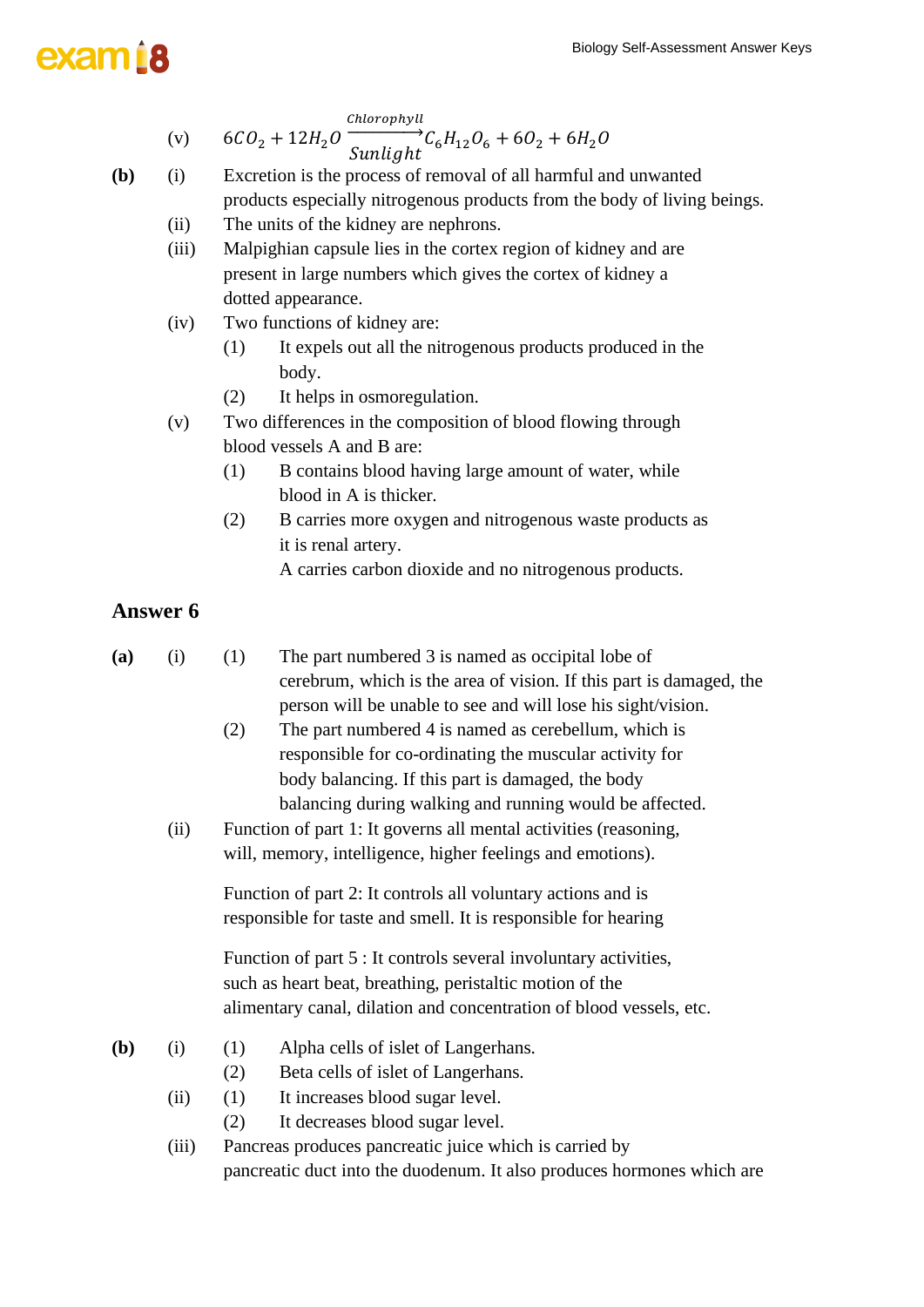

poured into blood. Because of this dual activity, it is called an exo-endocrine gland.

- (iv) If insulin is given orally, it will be digested by the protein digesting enzymes in the stomach. Hence it has to be injected into the body of highly diabetic patient so that it is able to travel into the blood stream, to bring about the required specific effect.
- (v) Islets of Langerhans.

### **Answer 7**

- **(a)** (i) The defect is myopia.
	- (ii) Different parts labelled from A to C:
		- A Vitreous humour
		- B Yellow spot
		- C Optic nerve
	- (iii) Two possible reasons for the defects are:
		- (a) The eyeball becomes long from front to back.
		- (b) The lens becomes too curved/convex.
	- (iv) This defect can be rectified by concave lens as given below in the diagram :



**(b)** To test the leaf for starch, it is boiled in water to <u>kill the cells (1)</u>. It is next boiled in methylated spirit to remove chlorophyll (2). The leaf is placed in warm water to soften it. It is then placed in a dish and iodine (3) solution is added. The region which contains starch turns blue-black (4), and the region which does not contain starch turns brown (5).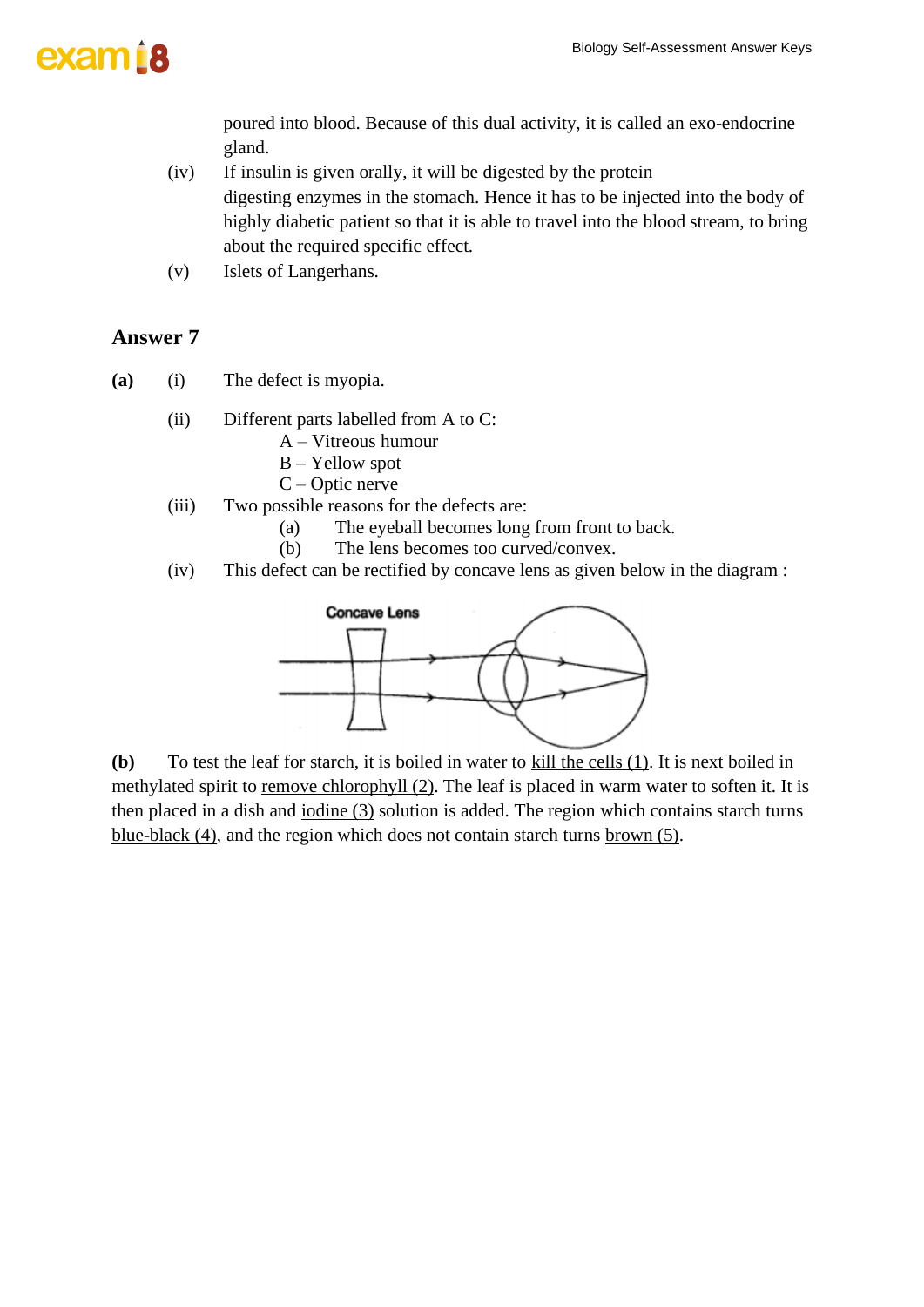## BIOLOGY

## Detailed Answers to Sample Paper - 4

## **SECTION I**

### **Answer 1**

### **(A)**

- 1. (b) Thyroid
- 2. (b) 46
- 3. (c) trapping light energy
- 4. (d) destroy pathogens
- 5. (b) Liver

### **(B)**

- 1. Glomerulus
- 2. Rhodopsin
- 3. Guttation
- 4. Hydathodes
- 5. Cerebrospinal fluid

### **(C)**

1. Transmission of the nerve impulse from one neuron to other neuron under enzymatic reactions.

- 2. Conduction of water and mineral salts
- 3. Dark reaction of photosynthesis.
- 4. It carries blood to the muscles of heart.

5. Amplify the vibrations of the ear drum and transmit them to the delicate membrane stretched along the oval window.

**(D)** (1) - (f), (2) - (g), (3) - (b), (4) - (i), (5) - (a)

### **(E)**

1. The cerebral cortex contains cell bodies of the neuron and is greyish in colour. It is called gray matter. The grey matter has many folds (i.e. gyri) and grooves (i.e. sulci). They increase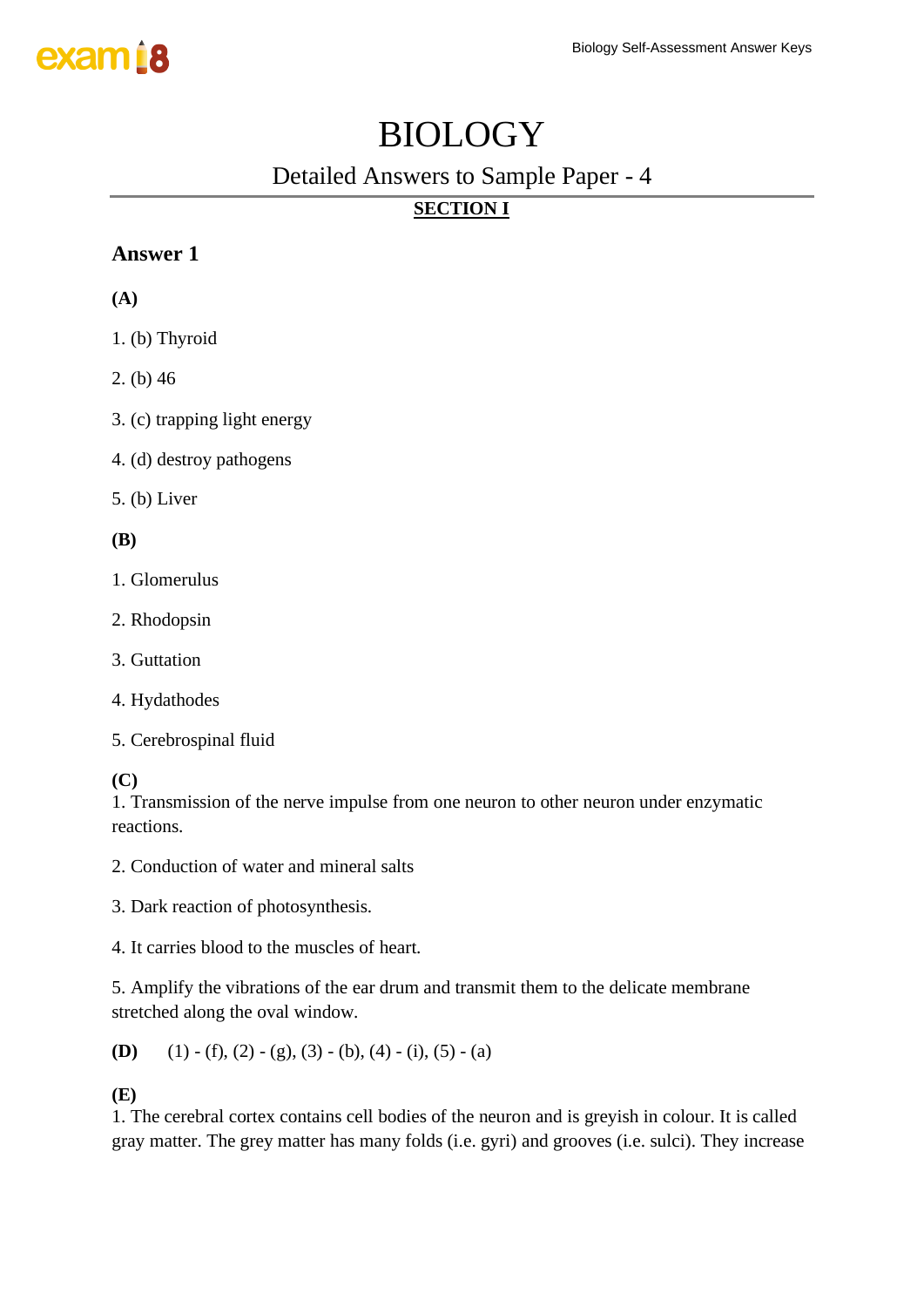

the surface area to accommodate more nerve cells. A higher number of convolutions leads to greater intelligence.

2. It is a part of chromosome through which chromatids are linked.

3. The phosphorylation is a bio-chemical process which involves covalent attachment of a phosphate group to an organic molecule.

4. The passage of White Blood Corpuscles through the unruptured walls of blood vessels is known as diapedesis. It helps in engulfing the germs and also protects the body from getting infected.

5. It is a thin walled cup like hollow ball pressed deep on one side. Its hollow internal space continues into the tubule.

**(F)**

1. The gas released during respiration is carbon dioxide. The gas released during photosynthesis is oxygen.

2. Rods are sensitive to dim light but do not respond to colour. Cones are sensitive to bright light and are responsible for colour vision.

3. The cerebrum controls all voluntary actions. It enables us to think, reason, plan and memorize.

The cerebellum on the other hand maintains balance of the body and coordinates muscular activity.

4. Renal cortex : Malpighian capsule, proximal and distal convoluted tubules. Renal medulla : Loop Henle, Collecting ducts.

5. Turgid cell surrounded by hypotonic solution

Plasmolysed cell surrounded by hypertonic solution.

### **(G)**

1. True

2. False. The leaves of the twig remain turgid since its xylem is intact and xylem is responsible for water conduction in plants.

3. False, moist cobalt chloride paper is pink in colour.

4. Hydathodes

5. True

### **(H)**

1. When the rate of transpiration far exceeds the rate of absorption of water by roots, the cells lose their turgidity. Hence, excessive transpiration results in wilting of the leaves.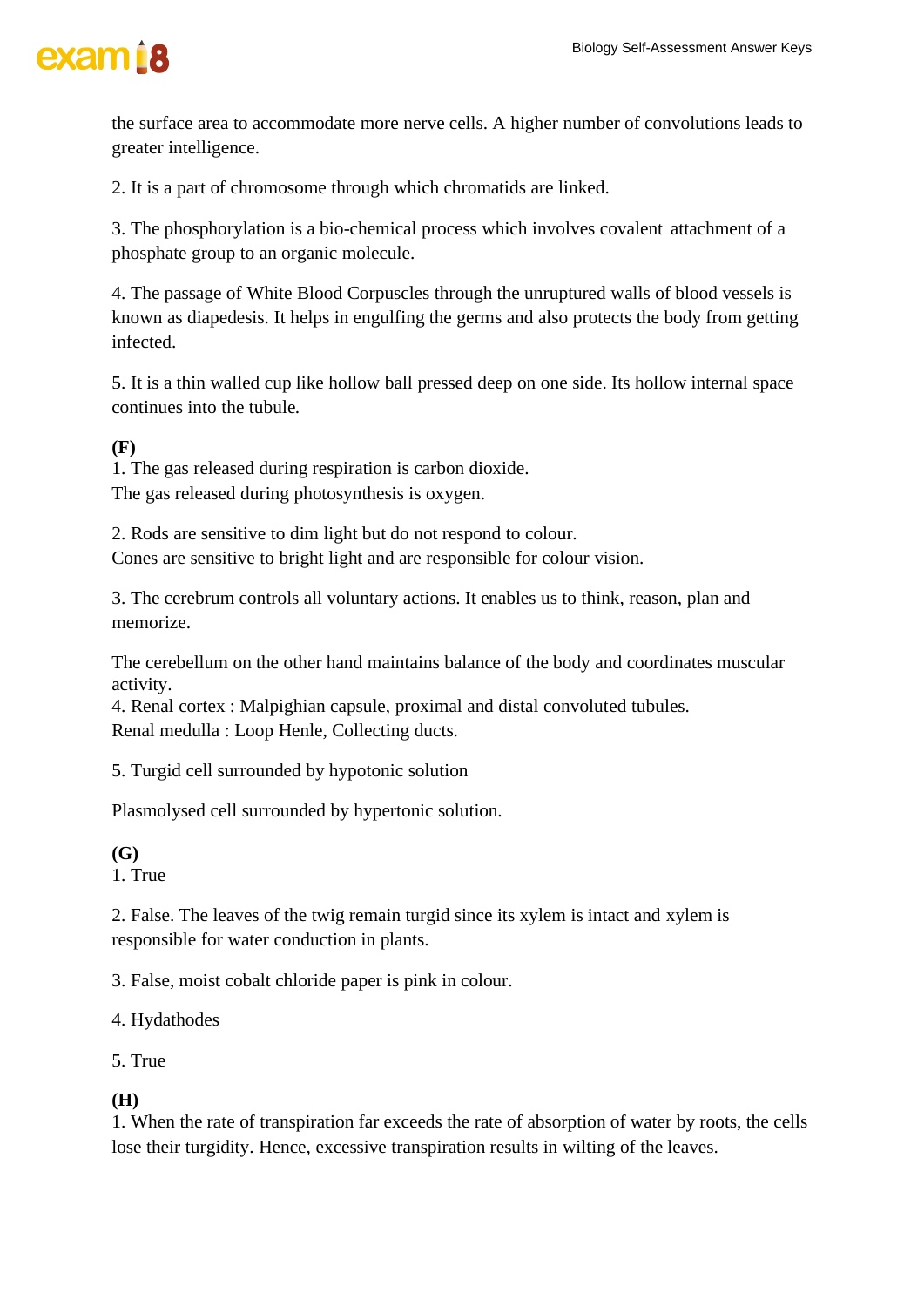# exam is

2. If a plant is uprooted, the leaves continue losing water by transpiration, but there is no more water absorbed the roots. This does not allow the compensation for the loss of water by transpiration; hence the leaves of the uprooted plant wilt soon

3. The chloroplasts are concentrated in the upper layers of the leaf which helps cells to trap the sunlight quickly. Also the epidermis is covered by a waxy, waterproof layer of cuticle. This layer is thicker on the upper surface than the lower one. Hence most leaves have the upper surface greener and shinier than the lower one.

4. Loss of nucleus gives RBCs a biconcave shape thus increasing their surface area volume ratio for absorbing more oxygen. RBCs do not have mitochondria so that they cannot use oxygen for themselves. All oxygen can be efficiently transported without any consumption by RBCs and delivered to the tissues. Thus for their efficient function matured mammalian RBCs lack nucleus and mitochondria.

5. The glucose is absent in the urine of a healthy person because it is completely reabsorbed from the glomerular filtrate.

### **SECTION B**

### **Answer 2**

**(a)** (i) The phloem has been removed from a part of the ring. The food prepared by leaves comes down through phloem, but since the phloem is cut off, the food gets collected in the upper part of the ring and hence the swelling appears.

(ii) The food prepared by leaves is not able to pass on downward as the phloem has been removed, resulted in the shrinking of the bark.

(iii) Phloem.

(iv) Xylem.

(v) Bark protects from the attack of fungi and insects, against loss of water by evaporation and against variation of external temperature.

### **(b)**

**(i)** (a) Afferent arteriole, glomerulus, efferent arteriole, capillary network, renal vein

(b) Renal artery, kidney, ureter, urinary bladder, urethra

**(ii)** (a) rhodopsin

(b) semi-circular canals

**(iii)** Organ of corti is located in the inner ear. It contains sensory cells which process hearing.

### **Answer 3**

**(a)**

- 1. 1. Cuticle.
	- 2. Upper epidermis.
	- 3. Palisade Mesophyll cells.
	- 4. Spongy Mesophyll cells.
	- 5. Guard cell of stoma.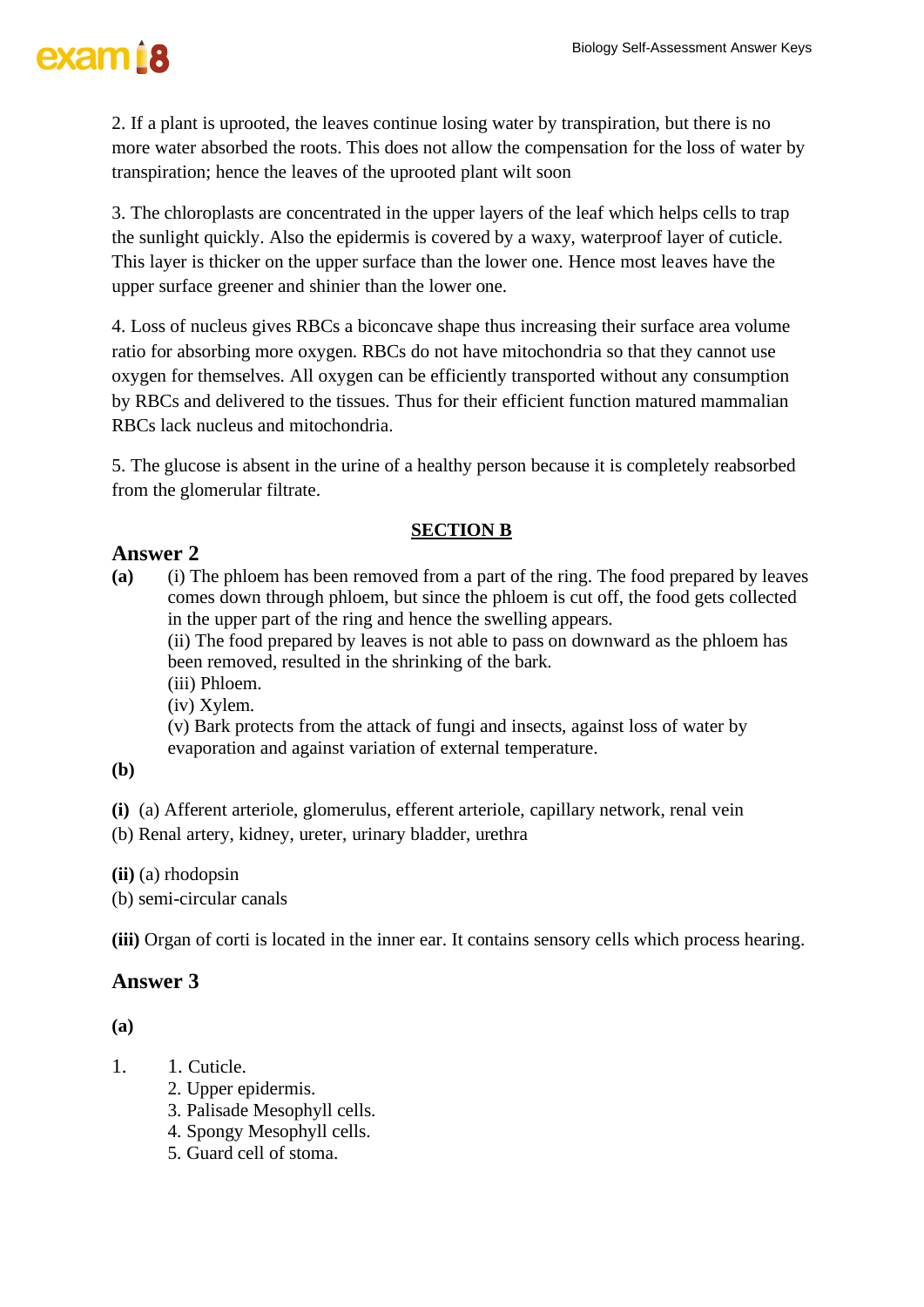

2. 1. In the daytime dotted arrow shows the path of carbon dioxide while solid arrow shows the path of oxygen.

2. At night dotted arrow shows the path of oxygen while solid arrow shows the path of carbon dioxide.

3. Yes, we can add one more arrow pointing outward to show the loss of water in form of water vapour during transpiration.

4. Only one.

**(b)**

- **(i)** (i) Bacteria, Antigen, Active immunity, Lymphocytes, Antibody
	- (ii) Auditory canal, Tympanum, Ear ossicles, Oval window, Cochlea
	- (iii) Renal artery, Afferent arteriole, Glomerulus, Efferent arteriole, Renal vein
	- (iv) Photons, grana, water molecules, hydrogen and hydroxyl ions, oxygen
	- (v)  $G_1$  phase, S phase,  $G_2$  phase, Karyokinesis, Cytokinesis.

#### **Answer 4**

- **(a)** (i) It is a plant cell because cell wall is present, and centrioles are absent.
	- (ii) The stage shown is prophase.
	- (iii) The stage that follows the one shown here (prophase) is metaphase. It is identified by the position of chromosomes that are arranged at the equator attached to the spindle fibre.
	- (iv) In mitosis, the chromosome number in daughter cell is same as that of the mother cell, i.e., diploid parent cell gives rise to two diploid (2n) daughter cells.

In meiosis the chromosome number is halved in the daughter cell, i.e. the diploid mother cell gives rise to four haploid (n) daughter cells.

### **(b)**

- (i) The parts A, B, C and D indicated in the diagram are
	- A Erythrocytes
	- B Leucocytes
	- C Thrombocytes
	- D Plasma

(ii)

| Part A (RBCs)       | Part B (WBCs)       |
|---------------------|---------------------|
| Biconcave in shape. | Amoeboid in shape.  |
| Nucleus is absent.  | Nucleus is present. |

(iii) The main function of part A, B and C are

- A Transport oxygen as oxyhaemoglobin (erythrocytes) to the body tissues.
- B Defend the body against disease causing germs (leucocytes).
- C Initiate clotting of blood (thrombocytes).
- (iv) Life span of the part labelled 'A', i.e. RBCs is 120 days.
- (v) Soluble protein found in D, i.e. plasma which helps in the clotting of blood is fibrinogen.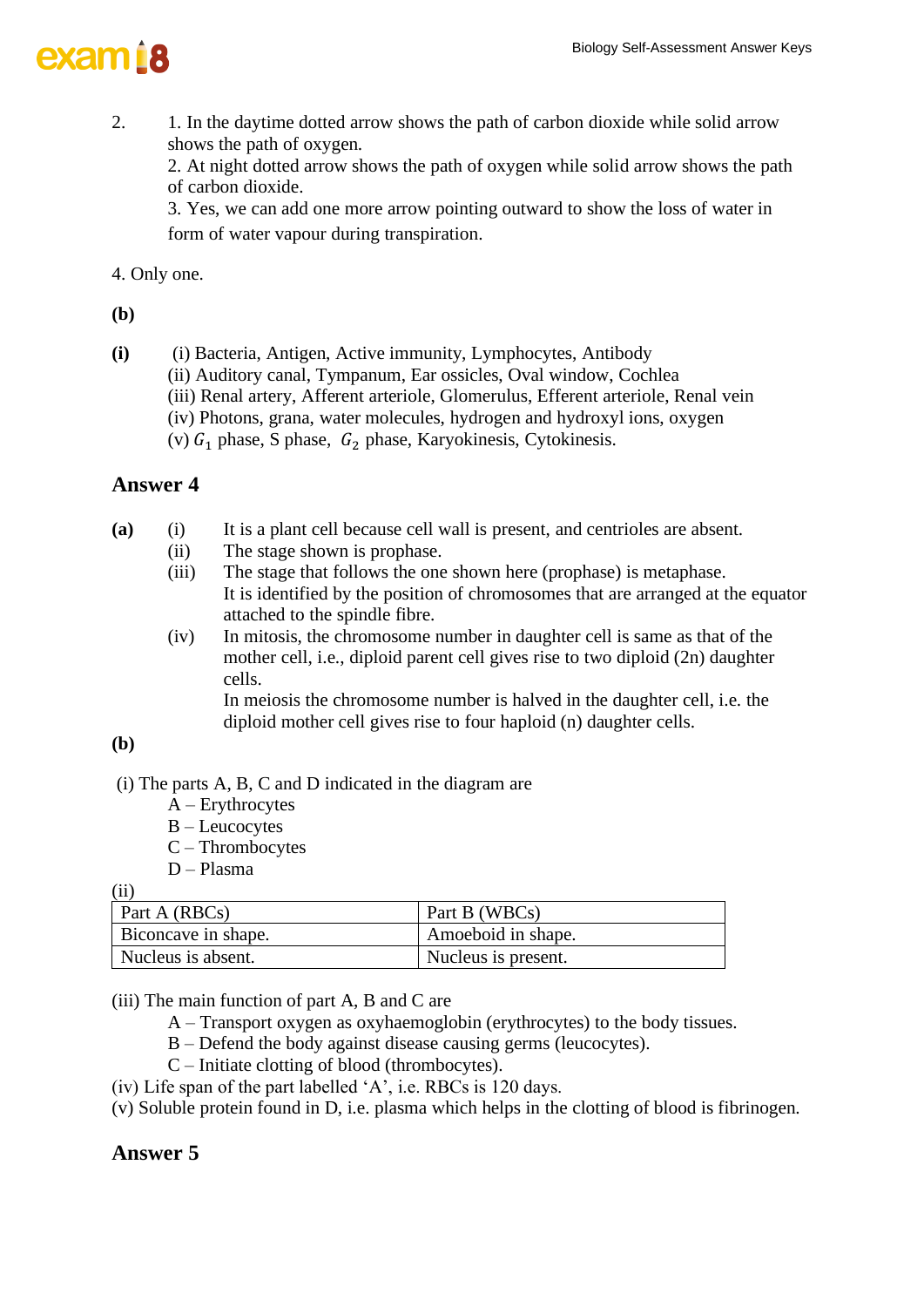# exam is

**(a)**

(i) Different parts in the diagram are labelled as :

- A Collecting duct.
- B Distal convoluted tubule.
- C Loop of Henle.
- D Bowman's capsule.

(ii) As the afferent arteriole splits into many fine branches to which the volume of capillaries reduced, thereby raising the hydrostatic pressure in the glomerulus.

(iii) Blood vessel that contains the least amount of urea in this diagram is efferent arteriole that connects to renal vein.

- (iv) Loop of Henle is the part of renal tubule that lies in medulla region of kidney.
- (i) A Semicircular canals
	- B Utriculus
	- C Sacculus
	- D Cochlea

(ii) Auditory nerve is the part of ear responsible for transmitting impulses to the brain.

- (iii) (a) For static balance Utriculus and sacculus
	- (b) For dynamic balance semicircular canals
	- (c) For hearing Cochlea
- (iv) Organ of corti are the audio receptor cells which pick up vibration.

(v) Endolymph is the fluid present in the inner ear.

### **Answer 6**

**(a)**

- (i) A—Cerebrum;
	- B—Medulla oblongata;
	- C—Cerebellum.
- (ii) A—Controls memory, learning, speech and co-ordinates sensory input and motor output,
	- B—Controls vital processes such as heart rate and breathing,
	- C—Responsible for muscle co-ordination and balance.
- (iii) D—Contains cerebrospinal fluid.

#### **(b)**

(i) The endocrine gland shown in the diagram is thyroid gland.

- (ii) The secretion of this gland is thyroxine which regulates basal metabolism.
- (iii) The mineral element required for synthesis of thyroxine is iodine.

(iv) Cretinism is caused due to undersecretion of thyroxine in children.

(v) Exophthalmic goitre is caused due to hypersecretion of thyroxine.

### **Answer 7**

**(a)**

- (i) Tube B (b) will show the greatest increase in dry weight of the pond weed.
- (ii) Least amount of starch will be found in Tube E (e).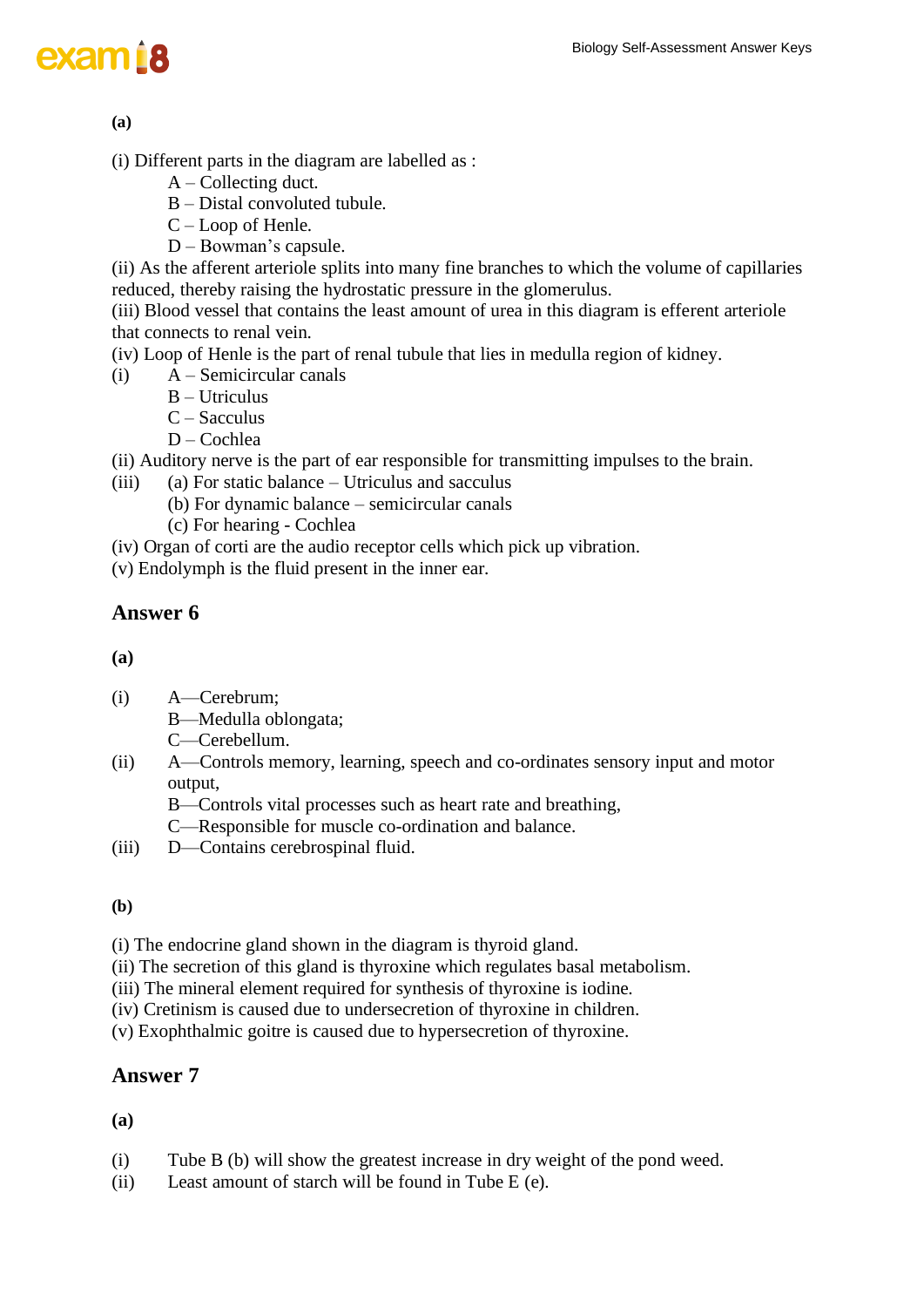

- (iii) Most oxygen will be found in test tube A (a)
- (iv) Least carbon dioxide will be found in test tube A (a).
- (v) The plant will survive for the shortest length of time in tube  $C$  (c).

**(b)**

- 1. Chloroplasts
- 2. Water
- 3. Hydrogen
- 4. Photolysis of water
- 5. Hydrogen
- 6. NADPH
- 7. ATP
- 8. Photophosphorylation
- 9. Glucose
- 10. Polymerisation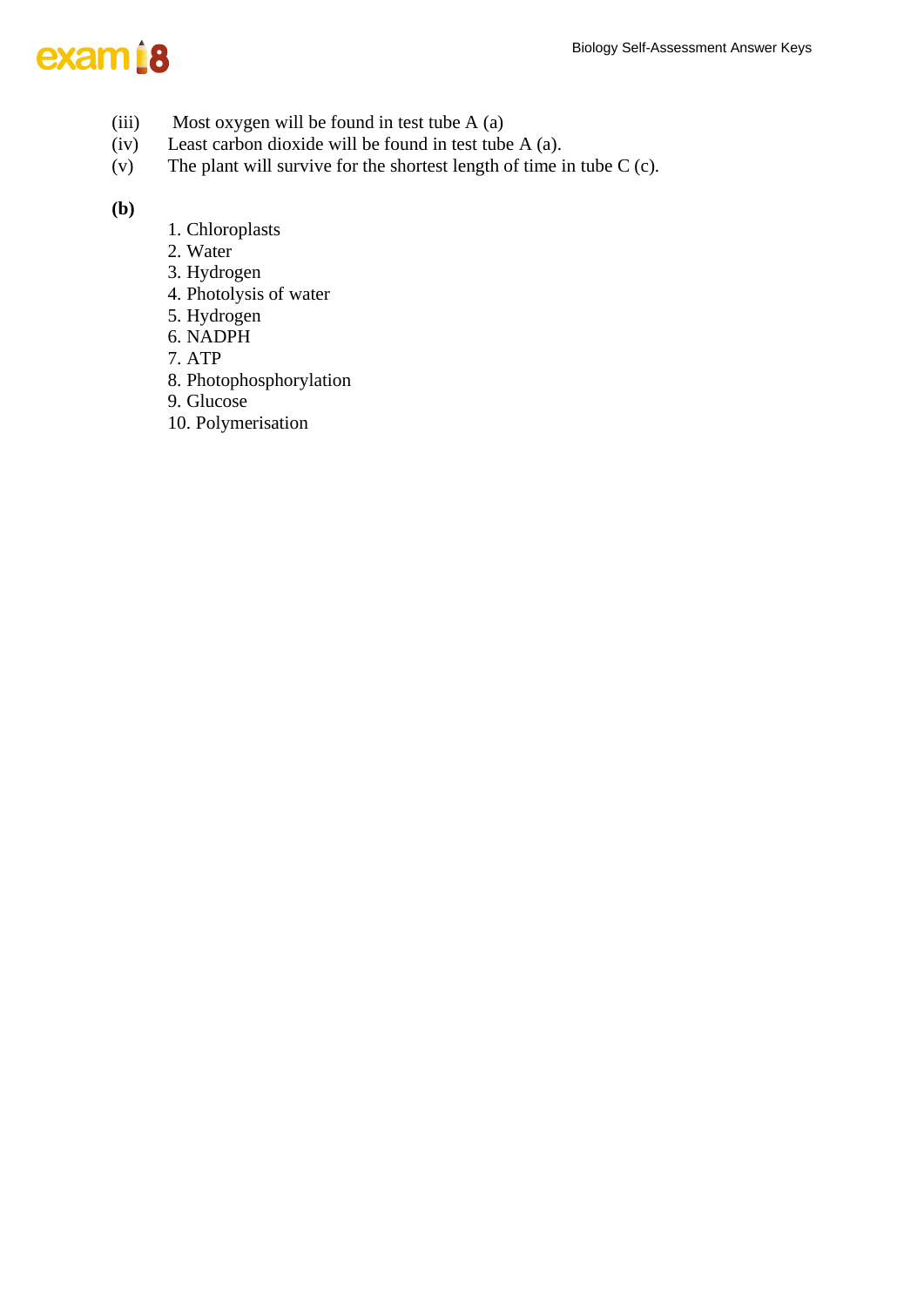## BIOLOGY

## Detailed Answers to Sample Paper - 5

## **SECTION I**

### **Answer 1**

### **(A)**

- 1. (b) The α cells of Islets of Langerhans
- 2. (c) Coloured bodies
- 3. (b) humidity
- 4. (d) entry of blood into auricles
- 5. (a) Proximal convoluted tubule

### **(B)**

- 1. Collecting duct
- 2. Auditory nerves
- 3. Xylem
- 4. Guttation
- 5. Synapse

**(C)**

- 1. Maintaining equilibrium and posture of the body.
- 2. Reduces water loss
- 3. Conduct photosynthesis by trapping solar energy.
- 4. Clotting of blood.

5. Choroid layer with many capillaries forms the nutritive layer of the retina and absorbs light rays to avoid reflection.

**(D)**

1. Odd Term – Pericardium Rest are components of blood vessels

2. Odd Term – Spinal cord Rest are components of neuron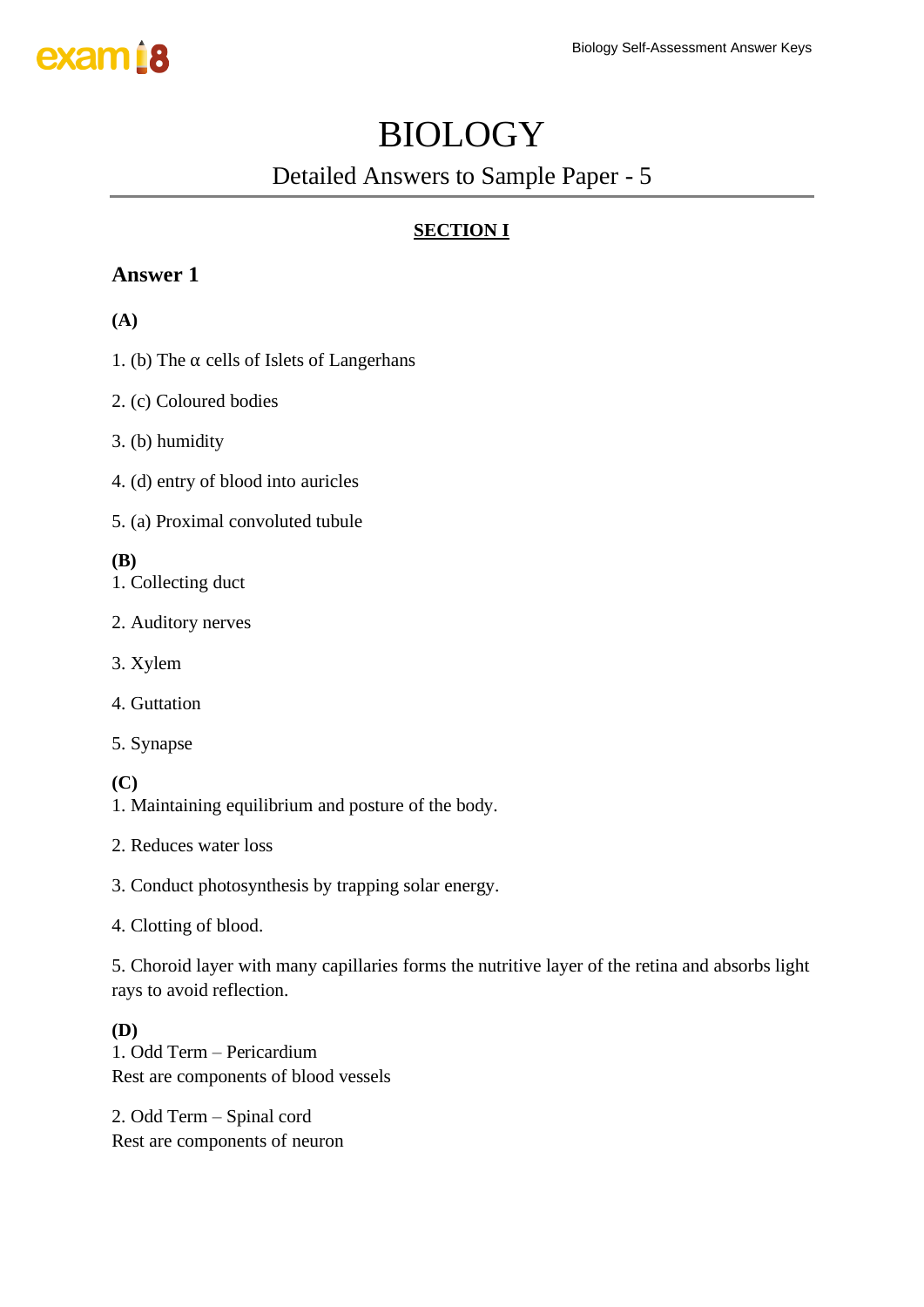

3. Odd Term – Centrosome Rest are parts of a plant cells

4. Odd Term – Seminiferous tubules Rest belongs to accessory glands

#### 5. Odd: Lymphocyte

Rest are granulocytes (white blood cells that have no granules in their cytoplasm).

**(E)**

1. It contains motor fibres which carry impulses generated by the association neuron (brain or spinal cord) to the effector organs. Example: A nerve which arises from the brain and ends in the eye muscles is a motor nerve. It helps in rotating the eye.

2. Two identical parts of a chromosome are called sister chromatids.

3. It is a coenzyme which acts as a reducing agent in certain anabolic reactions. During electron transfer, NADP gains electron from hydrogen and get reduced to NADPH<sub>2</sub>.

4. System of veins carrying blood capillaries of intestine to the liver in mammals is called hepatic portal system.

5. A single afferent arteriole of the renal artery breaks up into a number of capillary branches to form the glomerulus. The blood in the glomerulus is subjected to higher pressure since the diameter of the afferent arteriole is wider than that of the efferent arteriole that leaves the glomerulus, so ultrafiltration takes place.

**(F)**

1. Light reactions: Hydrogen and oxygen are produced here, along with release of electrons, which converts ADP into ATP.

Dark reactions: Glucose is the main product formed during dark reaction.

2. Myopia results when the eyeball is lengthened from front to back or the lens is too curved. Hyperopia results from either too shortening of the eyeball from front to back or when the lens is too flat.

3. Sympathetic nervous system prepares the body for violent action against the abnormal condition.

Parasympathetic nervous system is concerned with re-establishing normal conditions after the violent act is over.

4. Diabetes mellitus occurs due to under secretion of insulin which in turn increases the level of glucose in blood.

Diabetes insipidus is caused due to the deficiency of antidiuretic hormone (ADH).

5. Turgor Pressure in a turgid plant cell is the pressure exerted by the cell contents on the cell wall.

Wall Pressure in a turgid plant cell is the pressure exerted by the cell wall on cell contents.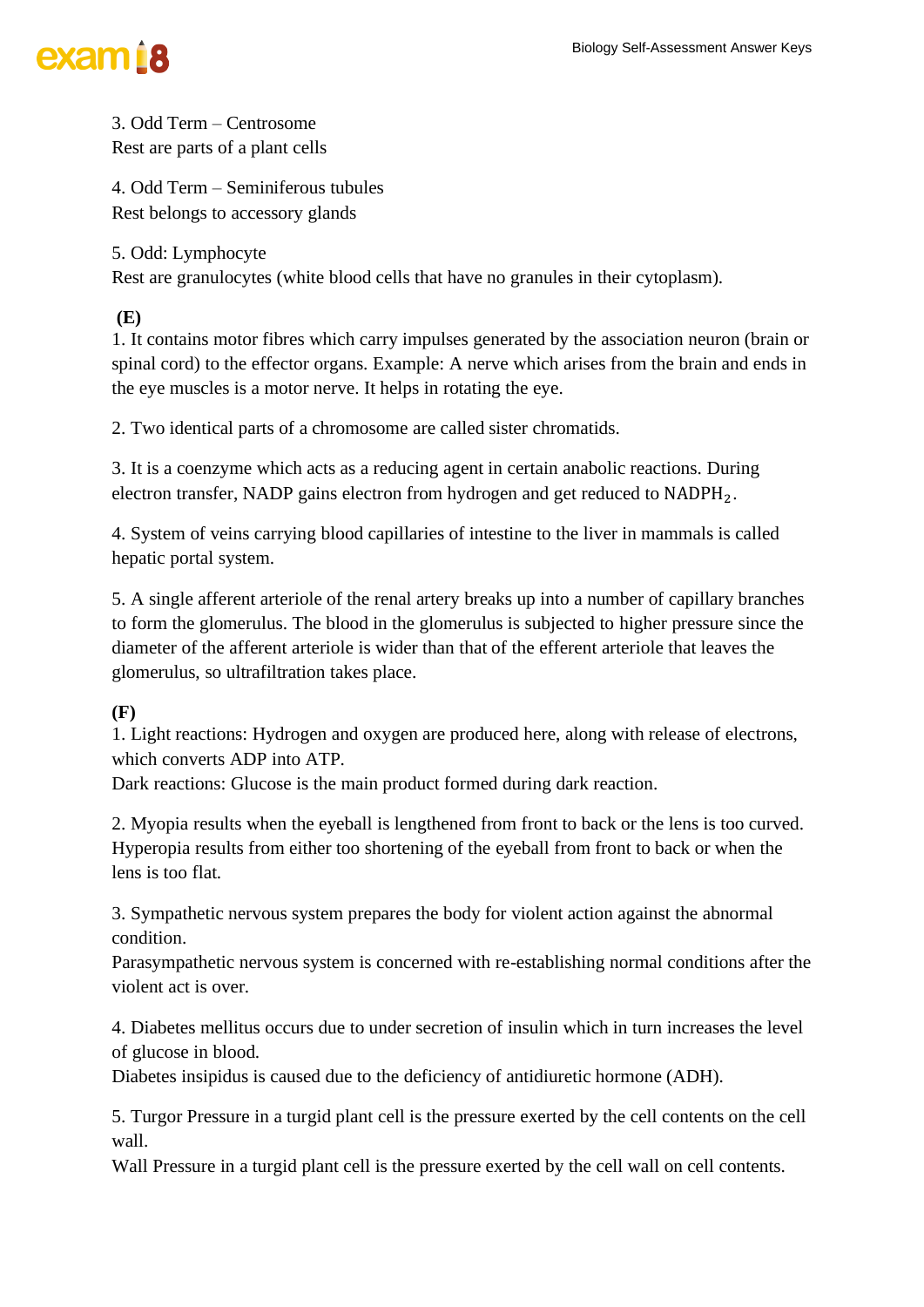

### **(G)**

1. True

2. False. Dry seeds when submerged in water swell up due to imbibitions. On contact with water dry seeds imbibe water and swell up.

3. False. Most transpiration occurs at mid-day.

4. True

5. False. Dark reaction of photosynthesis is independent of light and occurs simultaneously with light reaction.

### **(H)**

1. Plants absorb water continuously through their roots, which is then conducted upwards to all the aerial parts of the plant, including the leaves. Only a small quantity of this water i.e. about 0.02% is used for the photosynthesis and other activities. The rest of the water is transpired as water vapour. Hence water transpired is the water absorbed.

2. Common salt when sprinkled on the grass causes the Plasmolysis of grass cell ultimately leading them to death. Hence, if we sprinkle some common salt on grass growing on a lawn, it is killed at the spot.

3. Oxygen is released during photosynthesis. Some of this oxygen may be used in respiration in the leaf cells, but the major portion of it is not required and it diffuses out into the atmosphere through the stomata. However, in a sense, even this oxygen is not a waste because all organisms require it for their existence including the plants.

4. The number of leucocytes increases during infection to fulfil the defence demand of the body.

5. During summer, the water is also lost in the form of sweat from the body hence more water is reabsorbed from the glomerular filtrate to keep the fluid balance in the body. That is why, the urine is slightly thicker in summer than in winter.

### **SECTION B**

### **Answer 2**

**(a)**

- (i) Different parts can be labelled as
	- A Cell membrane of root hair
	- B Cell wall of root hair
	- C Cytoplasm
	- D Nucleus
- (ii) The soil medium is hypotonic; thus, endosmosis occurs and leads to turgid condition of the root hair cell.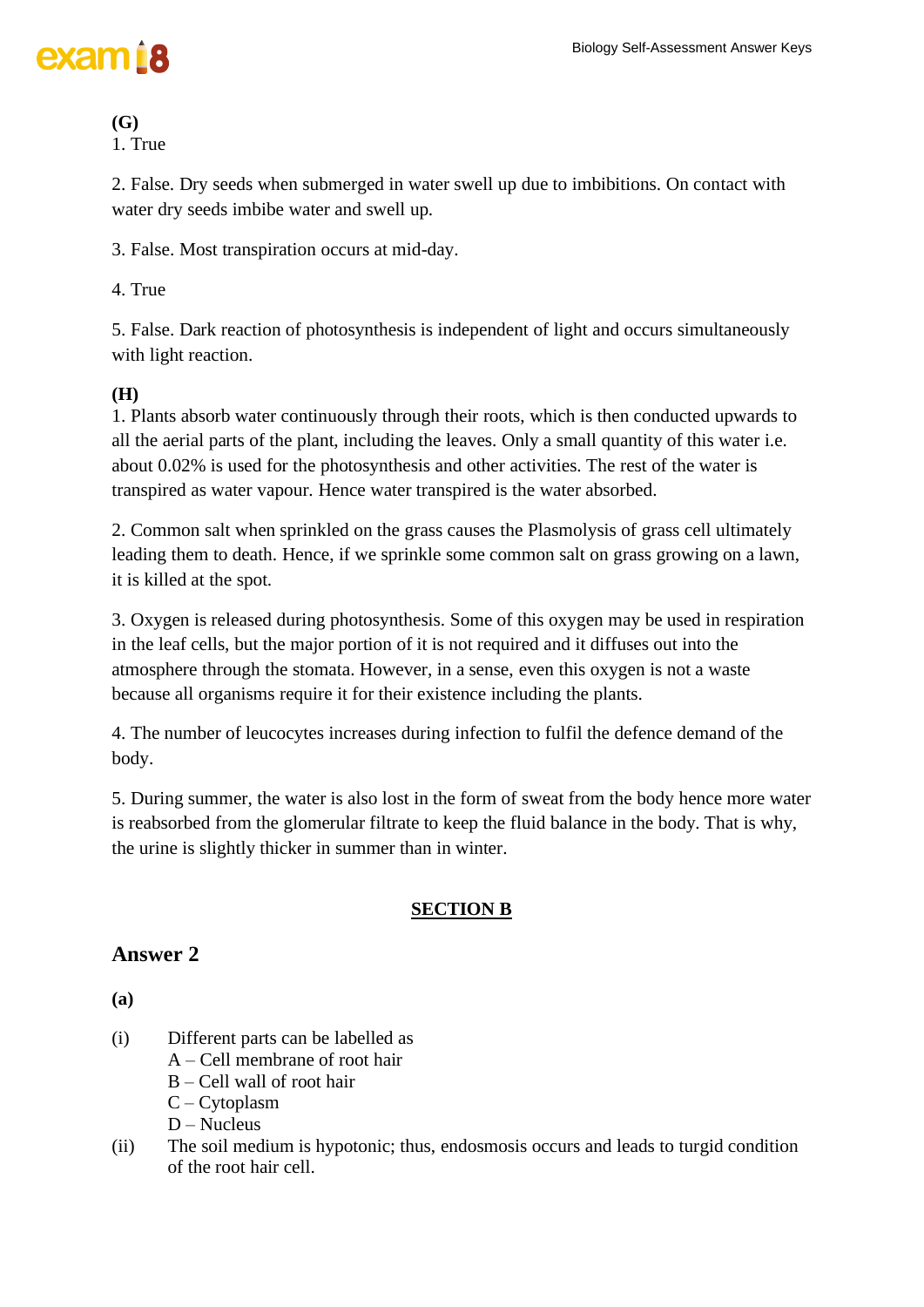

(iii) A (cell membrane): It is semipermeable.

B (cell wall): It is freely permeable.

(iv) Representation of root hair cell when a concentrated solution of fertilizer is added is given below:



**(b)**

**(i)** 

- (a) Auditory canal, tympanum, ear ossicles, oval window, cochlea
- (b) Conjunctiva, cornea, lens, retina, optic nerve

**(ii)**

- (a) Effectors
- (b) Medulla oblongata
- (c) Effector

### **Answer 3**

**(a)**

1. To show that plants expel out water in form of water vapour from leaves during transpiration.

2. To check the evaporation of water from the soil.

3. Dry Blue cobalt chloride paper.

4. The colour of 'X' changes from blue to pink.

The water vapour given off from the leaves saturates the atmosphere inside the jar and moistens the paper as a result the blue colour of the paper turns pink.

**(b)**

(i)

Tonsils: Tonsils are lymph glands located on the sides of the neck. They tend to localize the infection and prevent it from spreading it in the body as a whole.

Spleen: The spleen is a large lymphatic organ. The spleen acts as a blood reservoir in case of emergency such as haemorrhage, stress or poisoning. It produces lymphocytes and destroys worn out RBCs.

(ii) (i) Bacteria, Antigen, Active immunity, Lymphocytes, Antibody (ii) Auditory canal, Tympanum, Ear ossicles, Oval window, Cochlea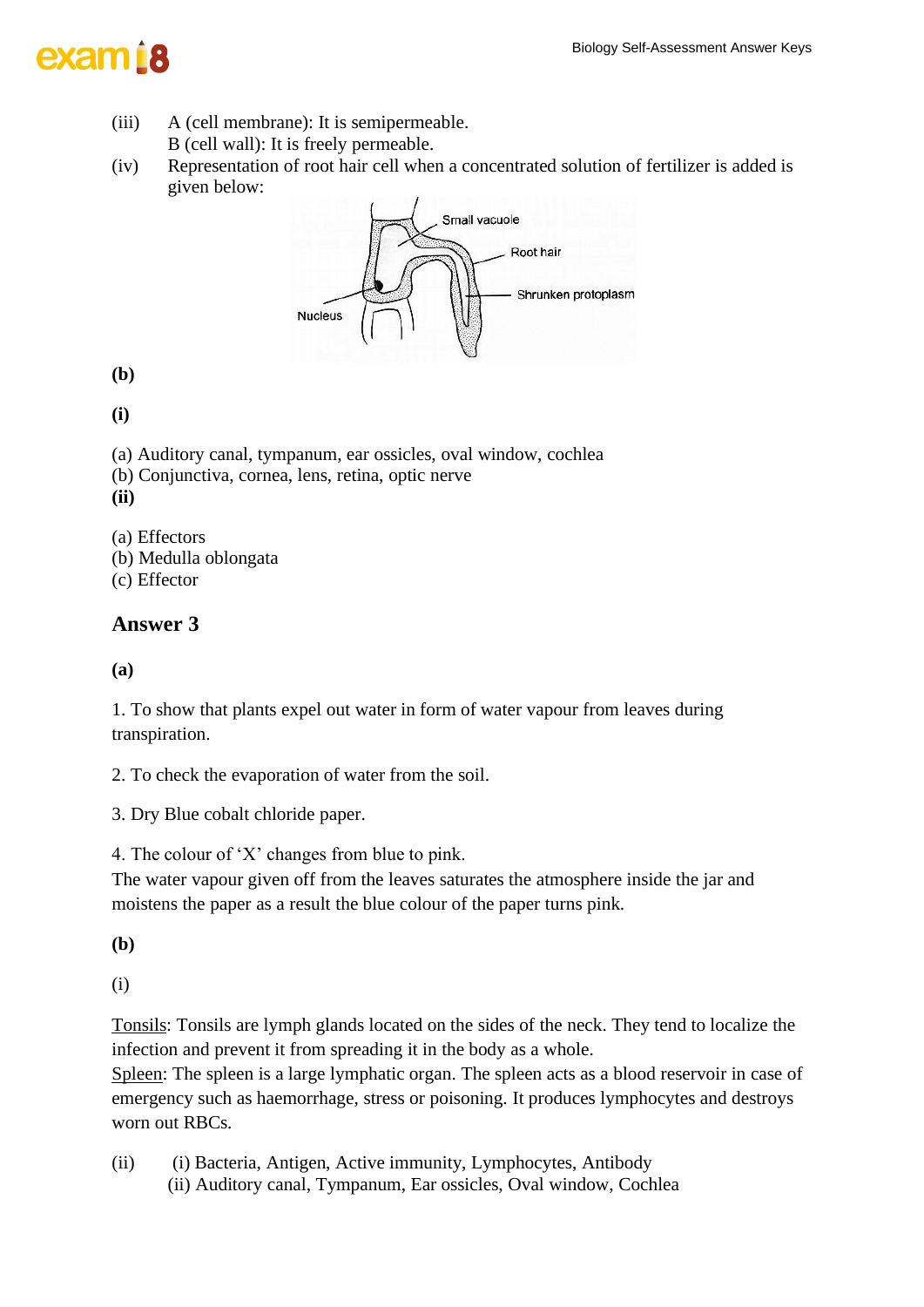

(iii) Renal artery, Afferent arteriole, Glomerulus, Efferent arteriole, Renal vein

### **Answer 4**

**(a)**

- $(i)$  A Artery,
	- $B V$ ein,
	- C Capillary
- (ii) 1 Connective tissue/ Tunica externa
	- 2 Lumen
	- 3 Muscular tissue/ Tunica Media……….
- (iii)  $A Oxy$  genated.

### (iv) (Any one)

| Artery               | Vein                |
|----------------------|---------------------|
| Narrow lumen         | Wide lumen.         |
| Thick muscular layer | Thin muscular layer |
| Valves are absent    | Valves present      |
| Elastic              | Non Elastic         |

**(b)**

- (i) To remove starch from the leaves.
- (ii) Sodium hydroxide absorbs  $CO_2$  present in the air inside the flask.<br>(iii) 1. C
- $1. C$ 
	- 2. E
- (iv) Carbon dioxide/light/chlorophyll.

### **Answer 5**

**(a)**

- (i) Different parts can be labelled as :
	- A Aster rays
	- B Spindle fibres
	- C Chromatid
- (ii) The above stage is anaphase because the sister chromatids are at the poles.
- (iii) This type of cell division occurs in the somatic cells.
- (iv) The stage prior to anaphase is metaphase.